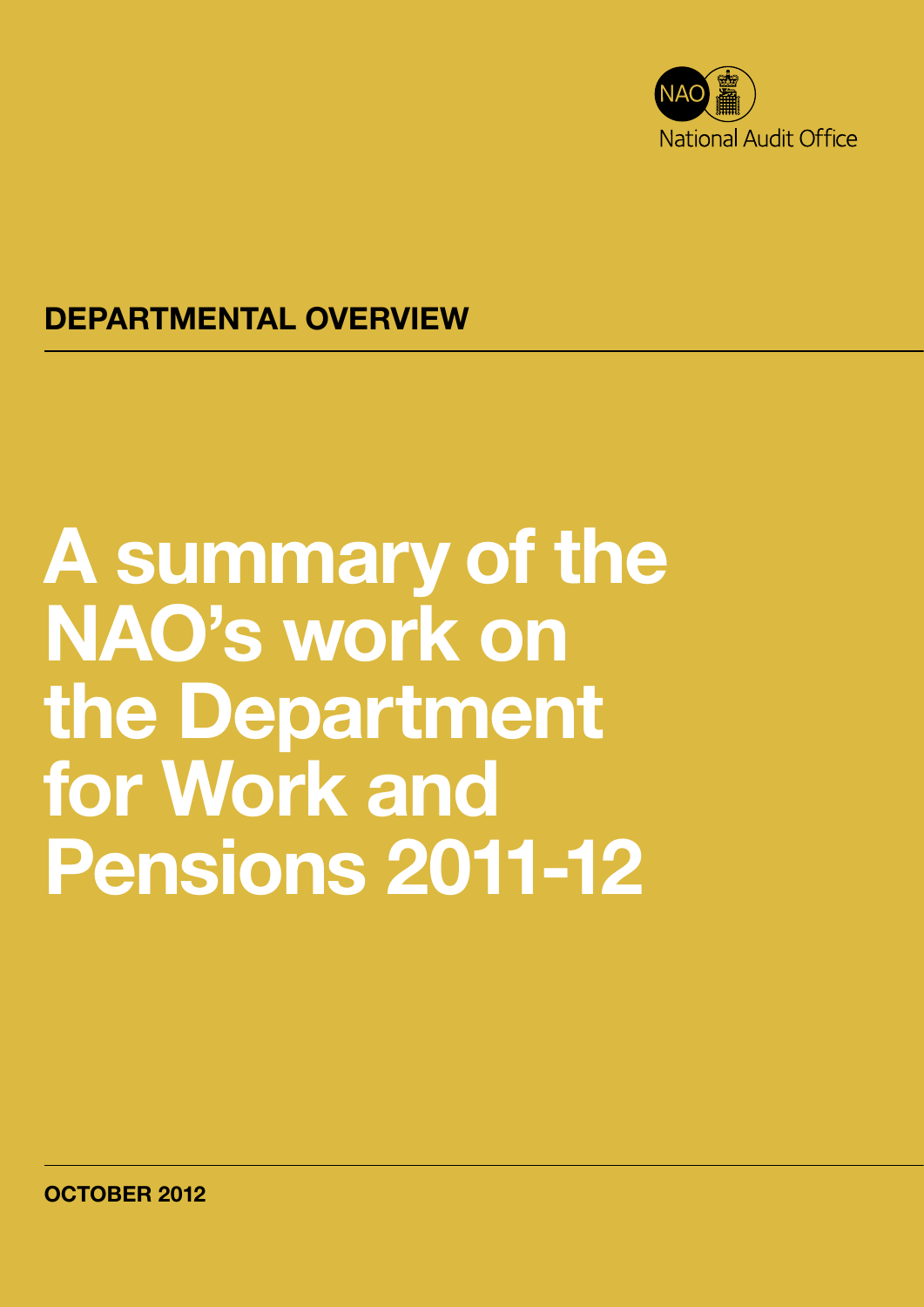Our vision is to help the nation spend wisely.

We apply the unique perspective of public audit to help Parliament and government drive lasting improvement in public services.

The National Audit Office scrutinises public spending for Parliament and is independent of government. The Comptroller and Auditor General (C&AG), Amyas Morse, is an Officer of the House of Commons and leads the NAO, which employs some 860 staff. The C&AG certifies the accounts of all government departments and many other public sector bodies. He has statutory authority to examine and report to Parliament on whether departments and the bodies they fund have used their resources efficiently, effectively, and with economy. Our studies evaluate the value for money of public spending, nationally and locally. Our recommendations and reports on good practice help government improve public services, and our work led to audited savings of more than £1 billion in 2011.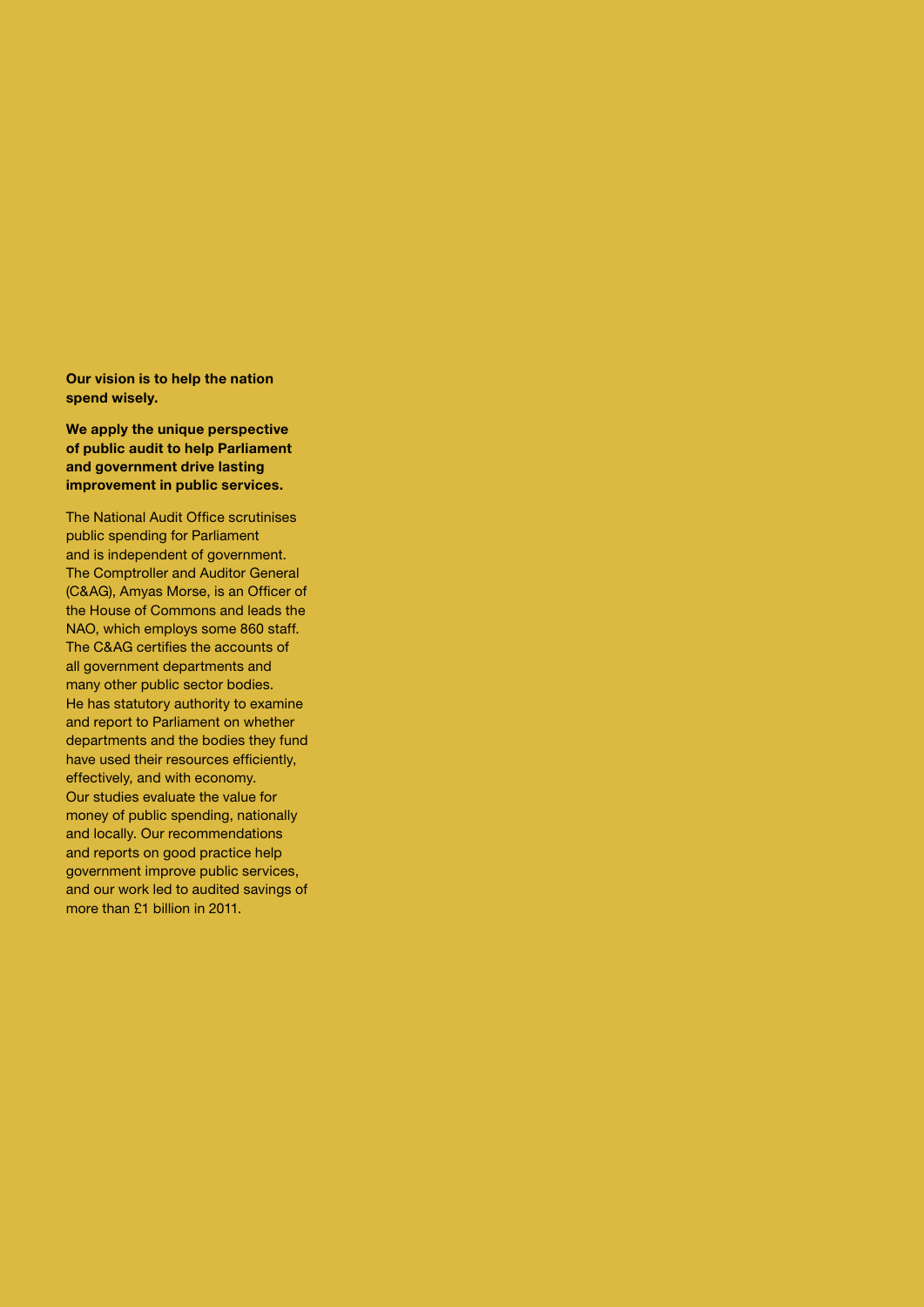

### **Contents**

#### [Introduction](#page-3-0) 4

[Part One](#page-4-0) [About the Department](#page-4-0) 5

[Part Two](#page-11-0) [Financial management](#page-11-0) 12

[Part Three](#page-15-0) [Reported performance](#page-15-0) 16 [Appendix One](#page-21-0) [The Department's sponsored bodies on](#page-21-0)  [1 April 2012](#page-21-0) 22

[Appendix Two](#page-23-0) [Results of the Civil Service People](#page-23-0)  [Survey 2011](#page-23-0) 24

[Appendix Three](#page-25-0) [Publications by the NAO on the](#page-25-0)  [Department 2011-12](#page-25-0) 26

[Appendix Four](#page-26-0) [Cross-government reports of relevance](#page-26-0)  [to the Department](#page-26-0) 27

[Appendix Five](#page-27-0) [Other sources of information](#page-27-0) 28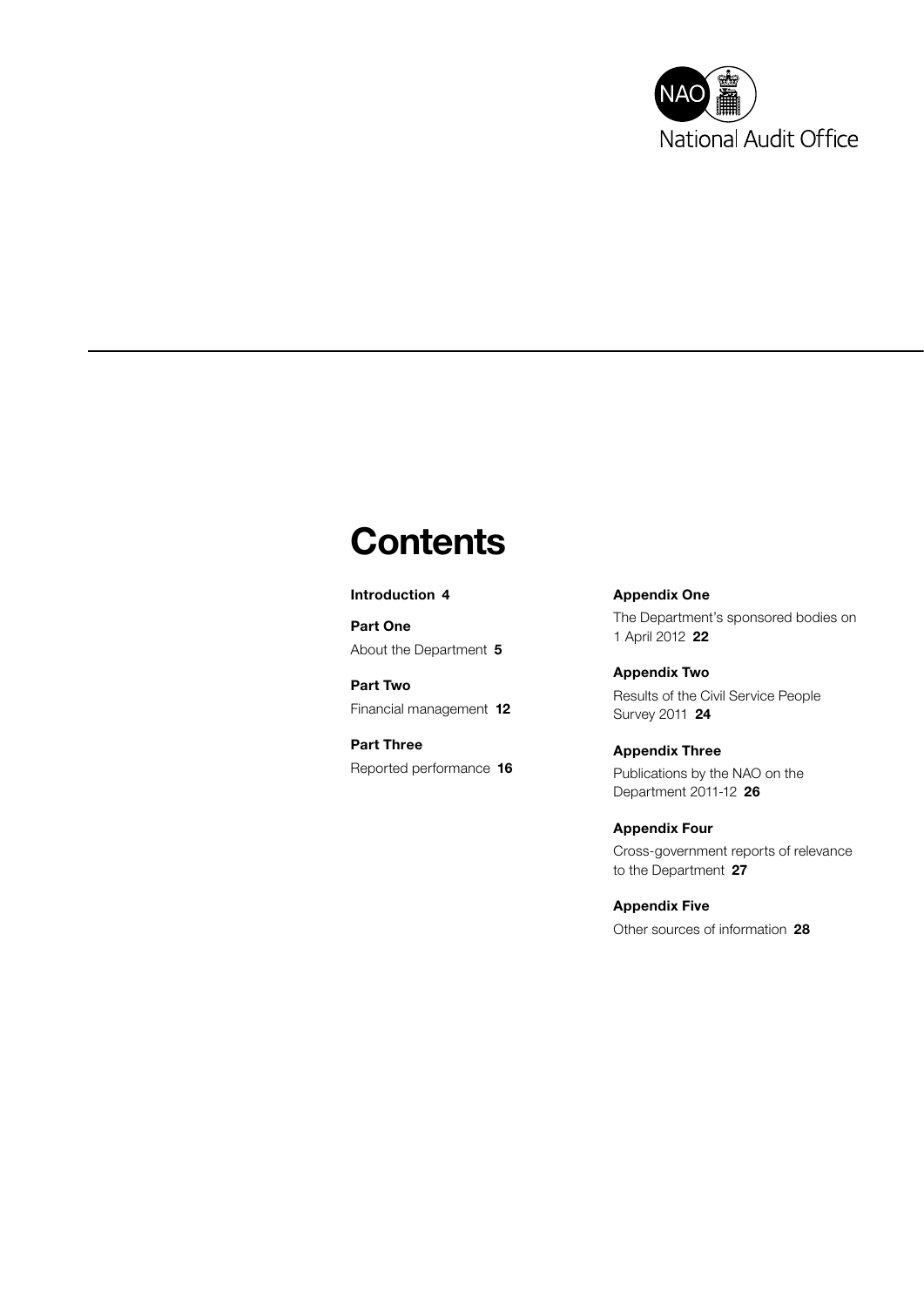### Introduction

<span id="page-3-0"></span>4

#### Aim and scope of this briefing

The primary purpose of this report is to provide the Work and Pensions Select Committee with a summary of the Department for Work and Pensions' performance since September 2011 based primarily on the Department's Annual Accounts and National Audit Office work. The content of the report has been shared with the Department to ensure that the evidence presented is factually accurate.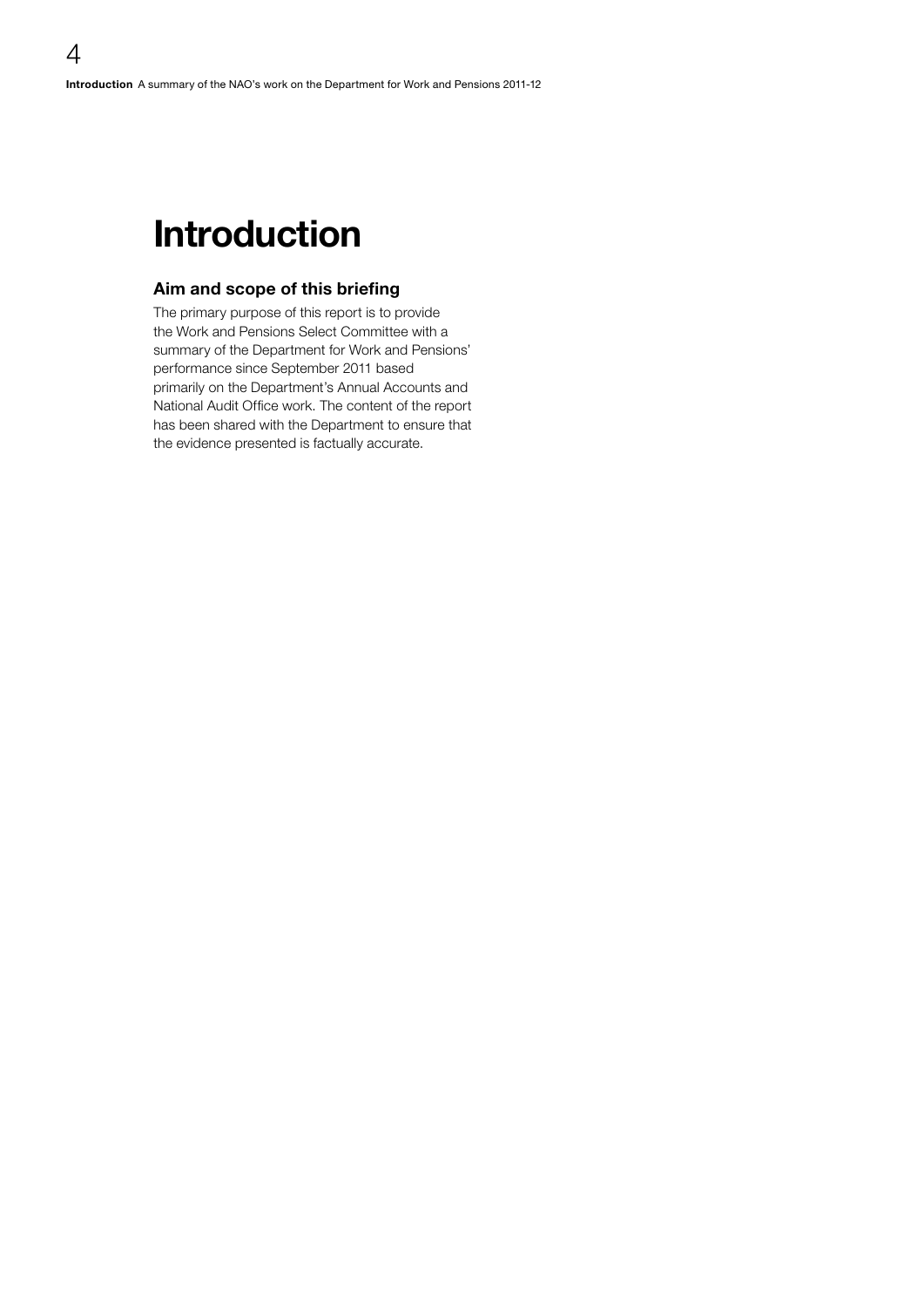# <span id="page-4-0"></span>Part One

### About the Department

#### The Department's responsibilities

1 The Department for Work and Pensions (the Department) is responsible for paying benefits to those who are entitled to receive them, including the unemployed, pensioners, disabled people and their carers, and for providing help to people without jobs to get back to work. In 2011-12, it paid out £160 billion in benefits to its customers. The benefits system is large and complex, encompassing over 27 different benefits and a total caseload of around 20 million people.

#### How the Department is organised

2 The Secretary of State has overall responsibility for departmental policy and chairs the departmental board to provide strategic and operational direction. The board includes five non-executive directors. The head of the Department is the Permanent Secretary who is responsible for the effectiveness and efficiency of all work in support of policies and objectives, as well as the leadership, management and staffing of the Department.

**3** The Department helps working age and disabled people to find work and receive the benefits to which they are entitled, and administers the State Pension, State Pension Credit and a range of disability benefits. It also works with external bodies to deliver some benefits and services:

- **C** Local authorities: administer Housing Benefit and Council Tax Benefit on the Department's behalf.
- **External providers:** are contracted by the Department to deliver some of its activities, including the Work Programme.

4 The Department is accountable for a number of non-departmental public bodies which deliver services on behalf of the government. The largest of these are the Child Maintenance and Enforcement Commission (the Commission), which administers the child maintenance scheme in Great Britain, the Independent Living Fund, which delivers financial support to disabled people and advances standards of independent living, and the Health and Safety Executive, which regulates health and safety in respect of work activities. The Department also provides financial support to Remploy, which employs 2,500 disabled people in a number of factories across the United Kingdom.

5 During 2011-12 the Department underwent significant reorganisation. Until October 2011 the Department devolved delivery of its services to two agencies (Jobcentre Plus and the Pension, Disability and Carers Service) each of which had its own Chief Executive. A single Chief Operating Officer is now responsible for leading all of the Department's services to the public and combines elements of the Jobcentre Plus and the Pension, Disability and Carers Service Chief Executive roles (Appendix One has further details on the reorganisation of the Department).

**6** The Department's non-departmental public bodies are also undergoing reorganisation. Under the **Public** Bodies Reform Act 2011, the functions of the Child Maintenance and Enforcement Commission passed back to the central Department with effect from August 2012. In July 2012 the Department began a consultation on the impact of the potential closure of the Independent Living Fund in 2015 on users, local authorities and the wider care and support systems across the UK; the results of this consultation are due to be published in Autumn 2012. In July 2012 the Department also announced plans to take a number of Remploy factories out of government control. This will mean that 27 sites will no longer be operating.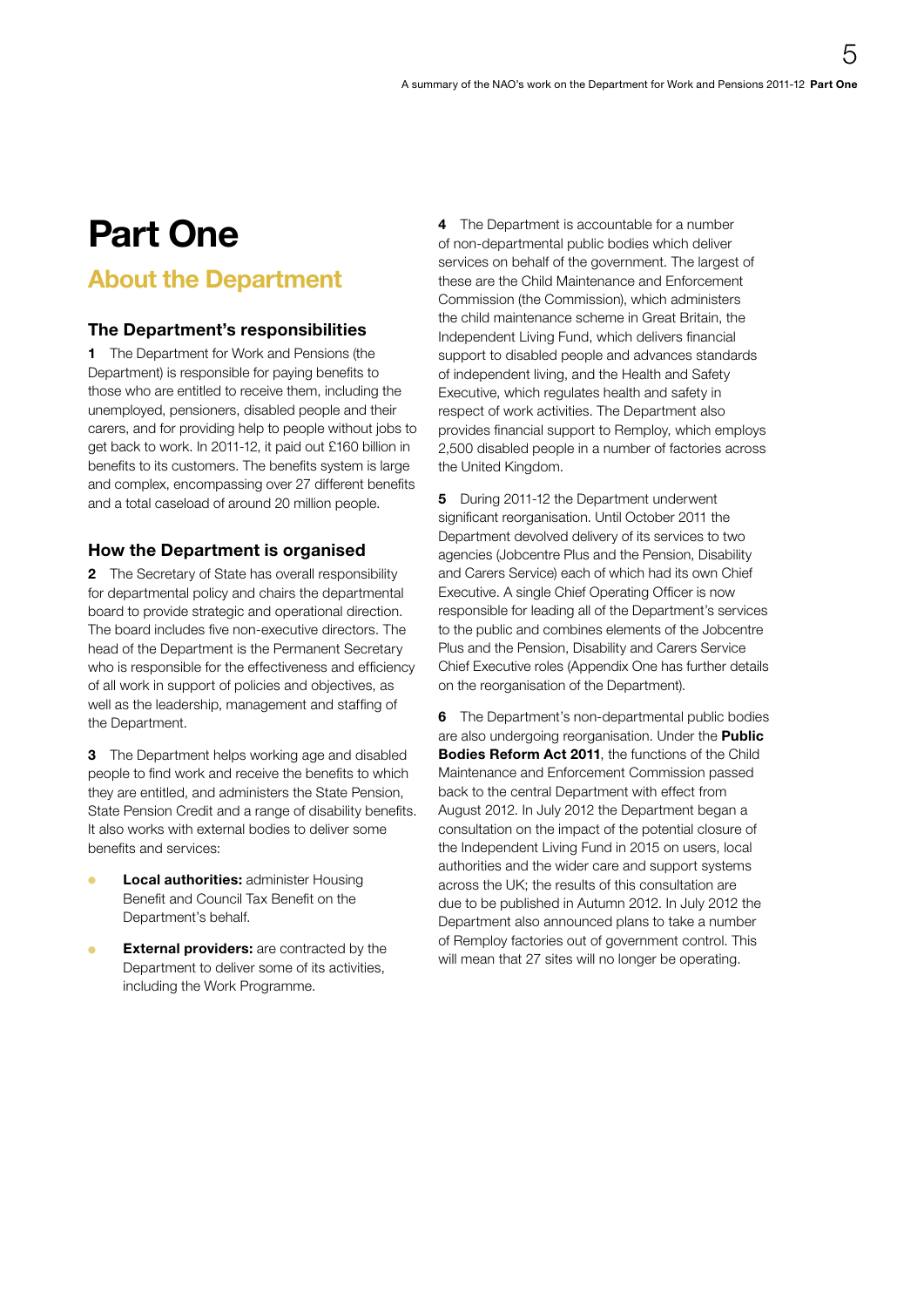#### Where the Department spends its money

7 The Department's total expenditure in 2011-12 was some £168.0 billion, compared to £161.5 billion in 2010-11. The distribution of expenditure across the Department can be seen in Figure 1. The Department paid benefits totalling some £160 billion, with £27.8 billion (17 per cent) of this paid out as grants to local authorities for Housing Benefit and Council Tax Benefit. Figure 2 on page 8 sets out expenditure by benefit type. The cost of benefits and pensions is funded directly from HM Treasury and National Insurance Contributions. The Department runs the largest single public expenditure programme across government.

8 On 31 March 2012, the Department employed 99,958 staff at a cost of £3.2 billion, which constitutes a reduction in staffing levels of nearly 11,000 full-time equivalents since March 2011.

**9** Fraud and error arising from benefit expenditure has been a challenge for the Department for a number of years. The Department's estimate of total overpayments due to fraud and error in 2011-12 is £3.2 billion, or 2.0 per cent of total benefit expenditure; a small decrease from 2.1 per cent in 2010-11. The estimate has remained between 2.0 per cent and 2.2 per cent since 2005-06. The Department's estimate for the percentage of total benefit expenditure underpaid in 2011-12 is 0.8 per cent, the same as the estimate for 2010-11.

#### Recent developments and current challenges

10 The Department is continuing to work to implement welfare reforms. The Welfare Reform Act 2012 received Royal Assent on 8 March 2012. The main elements of the Act are:

- $\bullet$  the introduction of Universal Credit a single working age benefit for people who are out of work or on a low income, designed to encourage people to return to work;
- **a** a new approach to reducing fraud and error – with tougher penalties for the most serious offences;
- **o** the introduction of the Personal Independence Payment – to replace Disability Living Allowance for eligible working age people;
- <sup>O</sup> changes to Housing Benefit includes placing a cap on the maximum amount that can be claimed;
- changes to the Social Fund elements of the discretionary Social Fund scheme will be replaced by new locally-based provision delivered by local authorities in England and devolved to the governments of Scotland and Wales;
- **•** reform of the Employment and Support Allowance – limits the period for which people can receive contribution-based Employment and Support Allowance to 365 days and prevents any new claims for Employment and Support Allowance on the grounds of youth; and
- changes to the child maintenance scheme – introduces fees and encourages voluntary arrangements between parents.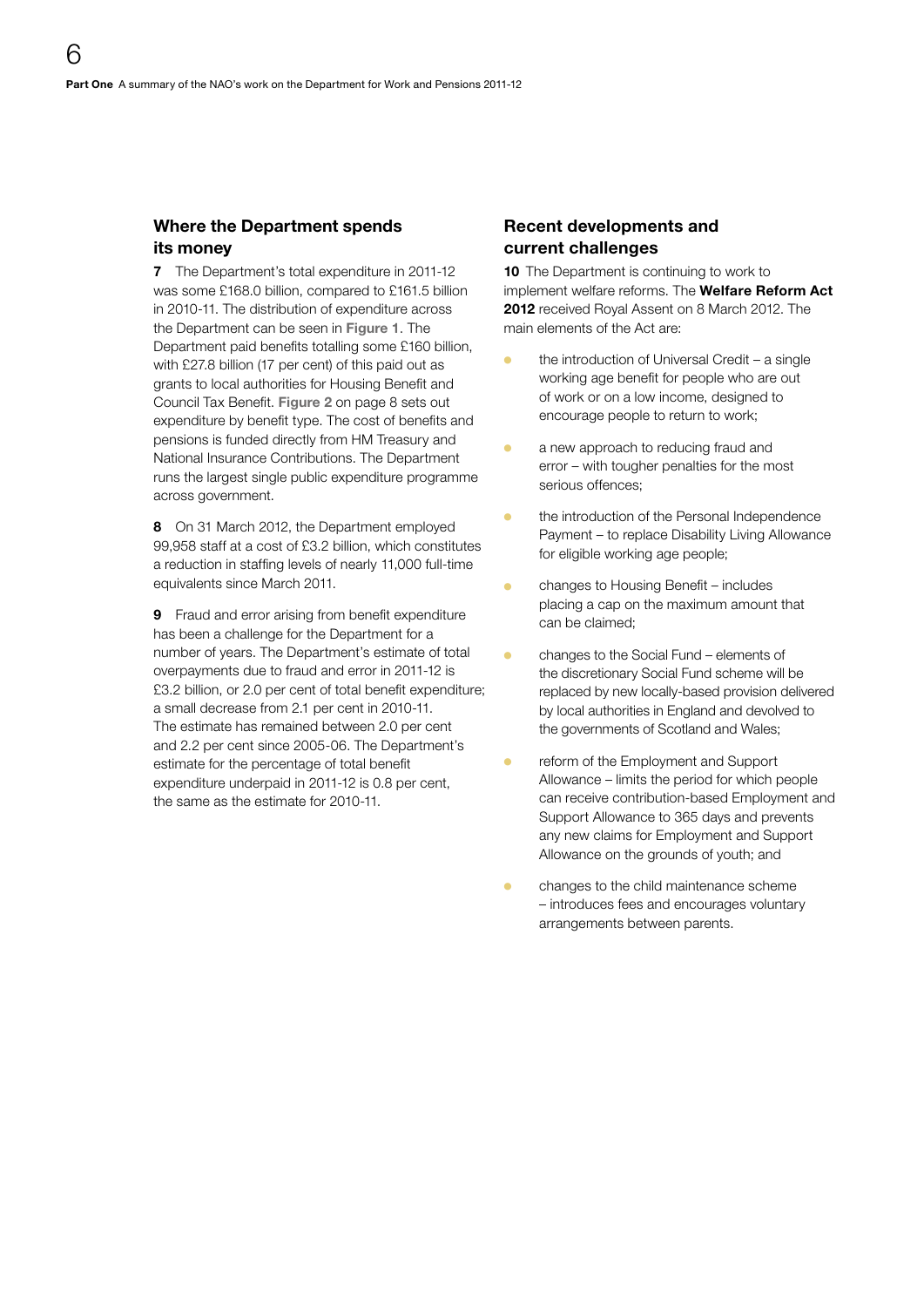



- 1 The administrative spending figures in the diagram above may not exactly equal the figures in the accounts of the agencies and sponsored bodies because we have excluded internal recharges.
- 2 Programme spending includes both AME benefits (£159.3 billion) and employment and other programme spending.
- 3 The £0.2 billion funding provided to the Health and Safety Executive represents the Department's contribution to the organisation, not its budget in full.

*Source: [National Audit Office analysis of Department for Work and Pensions Annual Report and Accounts 2011-12](http://www.dwp.gov.uk/docs/dwp-annual-report-and-accounts-2011-2012.pdf)*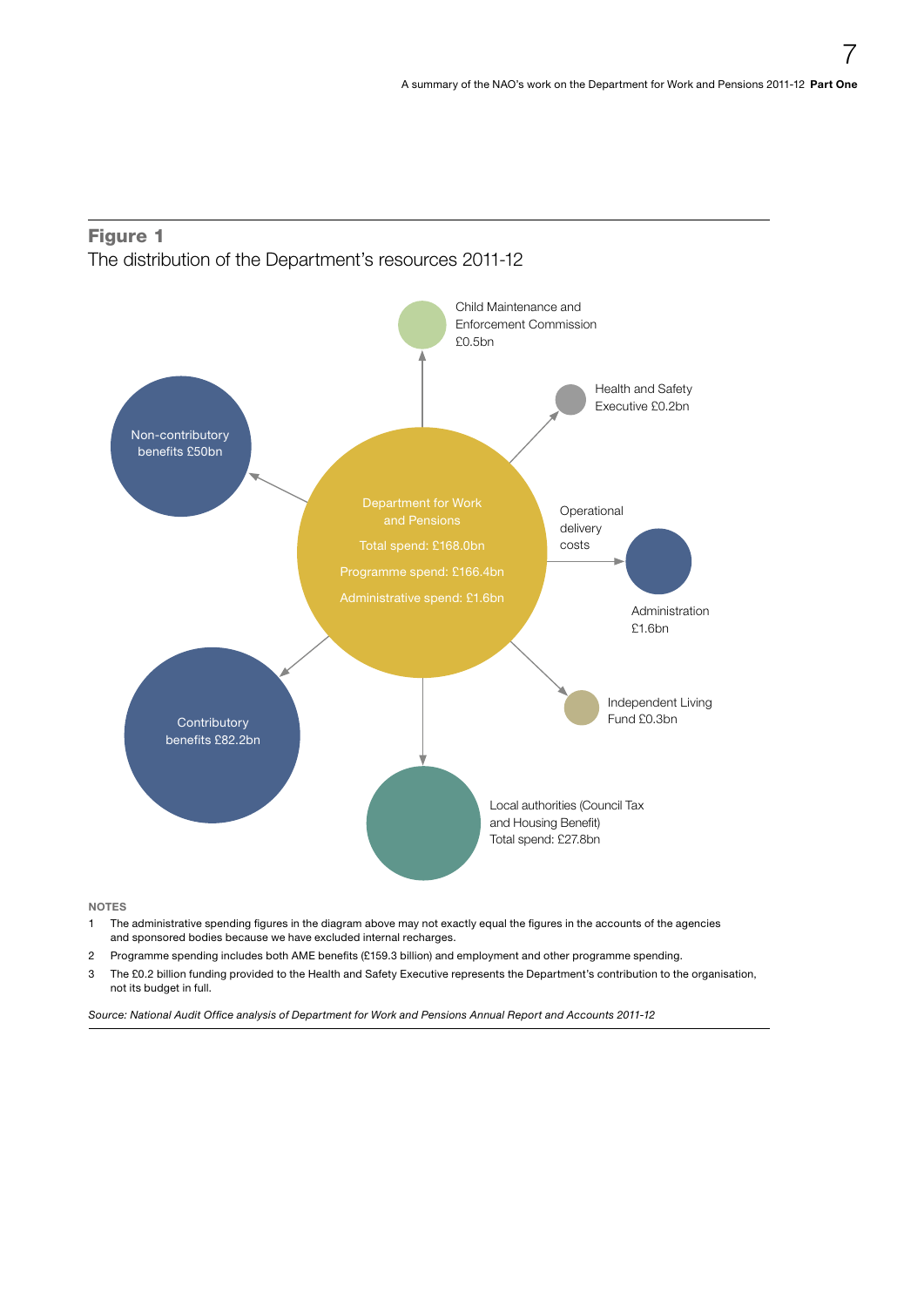

### Figure 2

**NOTE** 

1 'Other' relates to aggregated items for smaller benefits by value such as Employment and Support Allowance, Statutory Sick Pay/Statutory Maternity Pay, Winter Fuel Payments, Carer's Allowance, and Employment Programmes.

*Source: Department for Work and Pensions 2011-12 Annual Report and Accounts. Available a[t: www.dwp.gov.uk/docs/](http://www.dwp.gov.uk/docs/dwp-annual-report-and-accounts-2011-2012.pdf) [dwp-annual-report-and-accounts-2011-2012.pdf](http://www.dwp.gov.uk/docs/dwp-annual-report-and-accounts-2011-2012.pdf)*

11 The Department is reforming pension provisions. The Pensions Act 2011, which received Royal Assent on 3 November 2011, made changes to the timetable for equalising and increasing State Pension age. This means that by November 2018, women's State Pension age will be the same as men's (age 65), and the State Pension age for both men and women will increase from 65 to 66 between December 2018 and October 2020. The Pensions Act also introduces automatic enrolment into workplace pensions from October 2012. In addition, the Pensions Bill was announced as part of the Queen's speech on 9 May 2012. The Bill will introduce further reforms to the State Pension system.

12 The government is planning to make changes to the child maintenance system to focus more on helping separated parents to reach their own agreements on child support. But the Commission will also provide a new statutory scheme for parents who are unable to agree arrangements. The new scheme will be based on charging fees to parents. In July 2012 the Government published *Supporting separated families; securing children's futures*<sup>1</sup> , a consultation on the draft regulations for charging fees; and on proposals for what will happen to existing Child Support Agency cases during the closure process.

1 Department for Work and Pensions, *Supporting separated families; securing children's futures*, Cm 8399, July 2012. Available at: [www.dwp.gov.uk/docs/childrens-futures-consultation.pdf](http://www.dwp.gov.uk/docs/childrens-futures-consultation.pdf)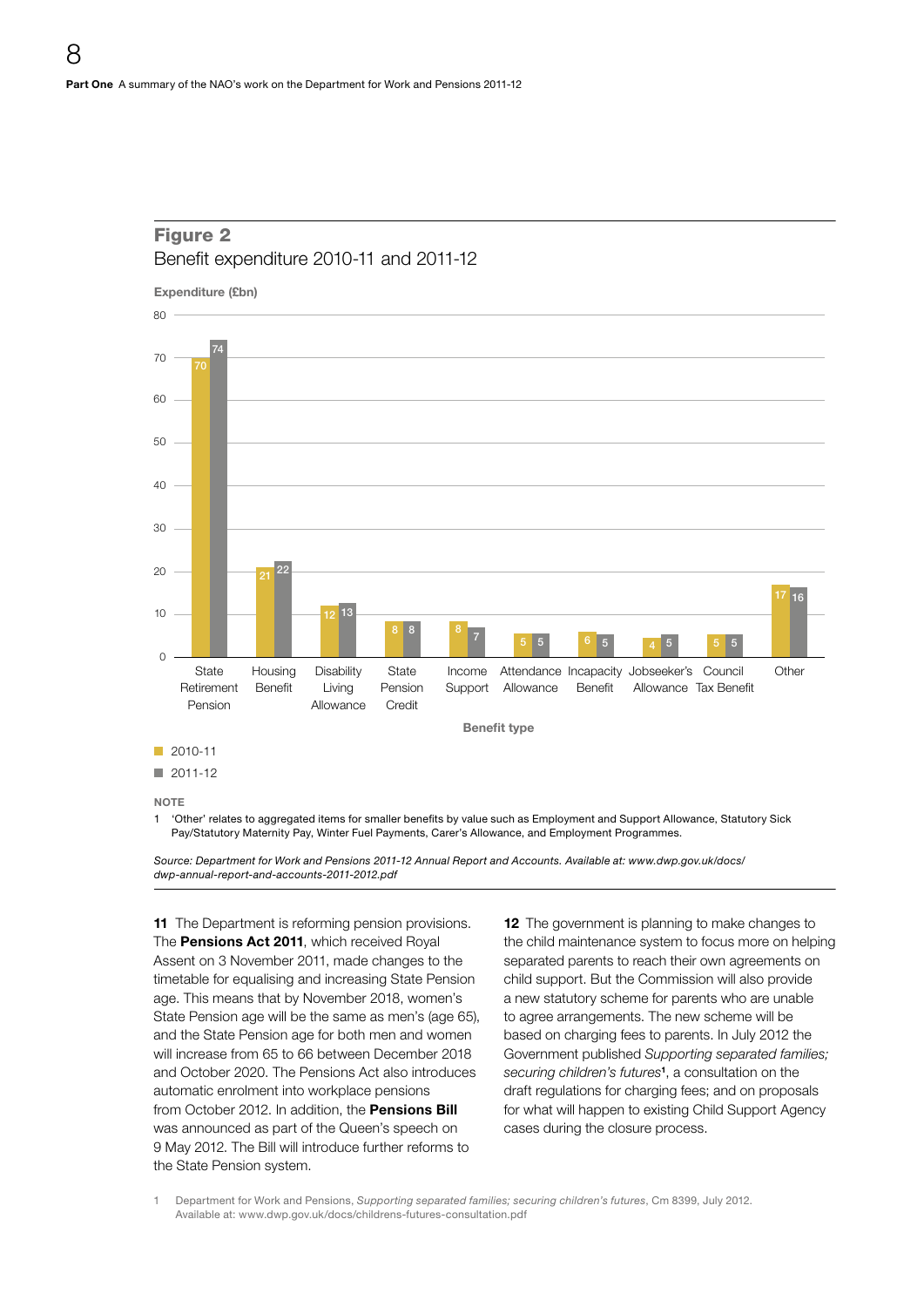13 In February 2012, the Department refreshed its joint fraud and error strategy with HM Revenue and Customs, *Tackling fraud and error in the benefit and tax credits systems*. The strategy sets out the government's plans for reducing overpayments in the welfare system by one quarter (£1.4 billion) by March 2015. The plans focus on using improved information and risk profiling to prevent and detect fraud. The government plans to spend up to £425 million on implementing the strategy over the four years covered by the 2010 Comprehensive Spending Review.

#### Capability and leadership

14 In 2006, the Cabinet Office launched a programme of Capability Reviews to assess departments' leadership, strategy and delivery – to improve departmental readiness for future challenges and to enable departments to act on long-term key development areas. Departments are required to conduct and publish self-assessments and resultant action plans against standard criteria set out in the civil service model of capability, which was updated in July 2009.<sup>2</sup> Departments must rate their capability against ten criteria under three themes:

- $\bullet$  Leadership criteria 'set direction'; 'ignite passion, pace and drive'; and 'develop people'.
- **Strategy criteria** 'set strategy and focus on outcomes'; 'base choices on evidence and customer insight'; and 'collaborate and build common purpose'.
- Delivery criteria 'innovate and improve delivery'; 'plan, resource and prioritise'; 'develop clear roles, responsibilities and delivery models'; and 'manage performance and value for money'.

15 The Department completed its self-assessment and published its Capability Action Plan in November 2011.<sup>3</sup> The Department concluded that it was good at setting out what it intends to do, basing choices on evidence and delivering services (all rated amber/ green). It recognised, however, that it needed to do more to set the direction for the Department and to collaborate and build common purpose (rated amber/ red). Figure 3 overleaf summarises the main results of the self-assessment.

**16** The Civil Service People Survey aims to provide consistent and robust metrics to help government understand the key drivers of engagement, so that it can build upon strengths and tackle weaknesses across the civil service. The survey of civil servants across all participating organisations includes a range of questions across nine themes which seek to measure their experiences at work. We present here the results of the third annual people survey for the Department for Work and Pensions – undertaken between mid-September 2011 and mid-October 2011 – covering the themes of leadership and managing change, and understanding of organisational objectives and purpose (Figure 4 on page 11). The results for the 17 major departments are in Appendix Two.

17 As part of the annual survey, each Department is given an engagement index, assessing the level of staff engagement determined by the extent to which staff speak positively of the organisation; are emotionally attached and committed to it; and are motivated to do the best for the organisation. In 2011, the Department for Work and Pensions achieved an engagement index of 44 per cent; 12 percentage points below the civil service average. The survey found that staff have little confidence in: the overall management of the organisation (22 per cent reporting positively, 2 percentage points lower than the year before); the decisions made by Senior civil servants (16 per cent reporting positively, 1 percentage point lower than the year before); and the extent to which change is managed well (19 per cent reporting positively, 3 percentage points lower than the year before). Staff also have a lower understanding of the Department's purpose and objectives compared to the civil service average, although it should also be recognised that the survey took place in the middle of major reform and transformation programmes.

<sup>2</sup> Civil service updated model of capability, July 2009. Available at: [www.civilservice.gov.uk/about/improving/capability/model](http://www.civilservice.gov.uk/about/improving/capability/model) 3 Department for Work and Pensions, *Department for Work and Pensions: Capability Action Plan*, November 2011.

Available at: [www.dwp.gov.uk/docs/dwp-capability-action-plan-2011-to-2012.pdf](http://www.dwp.gov.uk/docs/dwp-capability-action-plan-2011-to-2012.pdf)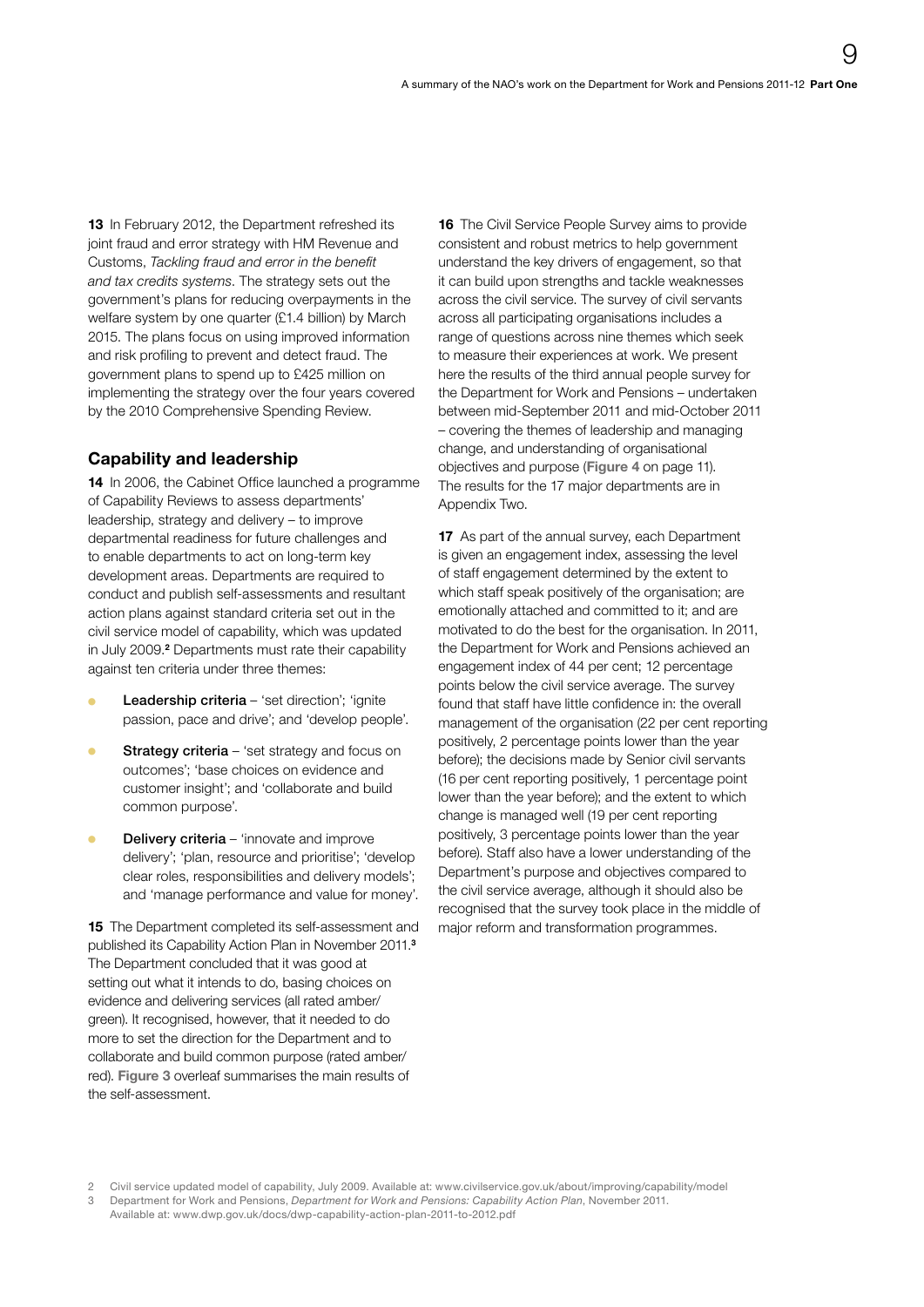#### Figure 3 Capability Review self-assessment – November 2011

| <b>Theme</b> | <b>Department for Work and Pensions self-assessment</b>                                                                                                                                                                                  | Criteria                                         | Rating |
|--------------|------------------------------------------------------------------------------------------------------------------------------------------------------------------------------------------------------------------------------------------|--------------------------------------------------|--------|
| Leadership   | The Welfare Reform and Social Justice agenda has been<br>set out clearly by the new administration and is understood<br>by senior management. The changes to the Executive                                                               | Set direction                                    |        |
|              | Team were well received and the smaller team is already<br>creating closer working. The vision, although clear,<br>has not yet transmitted right through the organisation.                                                               | Ignite passion, pace and drive                   |        |
|              | Understanding the vision and purpose for all staff is a<br>key driver of engagement.                                                                                                                                                     | Develop people                                   |        |
| Strategy     | Clear benchmarks have been set for delivery staff which<br>has enabled a strong focus on business results. The<br>strategy for developing the Department's service offering                                                              | Set strategy and focus on outcomes               |        |
|              | has largely been realised through the development of<br>strategic telephony, online access such as Job Seeker's<br>Allowance online and cross-government initiatives such as<br>Tell Us Once. The Department could be clearer about what | Base choices on evidence and<br>customer insight |        |
|              | good performance looks like for the future, both individually<br>and organisationally.                                                                                                                                                   | Collaborate and build common purpose             |        |
| Delivery     | The Department has maintained its record on delivery<br>performance in a challenging economic environment.                                                                                                                               | Innovate and improve delivery                    |        |
|              | It has implemented significant change, reducing staffing<br>by around 10,000 people and continued to bear down<br>on non-staff costs. Management information to support                                                                  | Plan, resource and prioritise                    |        |
|              | business delivery is accurate and reliable.                                                                                                                                                                                              | Develop clear roles, responsibilities and        |        |
|              | The Executive Team has become more integrated in its<br>approach to performance management and planning,                                                                                                                                 | delivery models                                  |        |
|              | with a continuous planning system that is valued and<br>effective. The Department needs to improve the timeliness<br>of some of its management information, and managers'<br>confidence in using it.                                     | Manage performance and value<br>for money        |        |

*Source: Department for Work and Pensions Capability Action Plan, November 2011. Available at: [www.dwp.gov.uk/docs/dwp-capability-action](http://www.dwp.gov.uk/docs/dwp-capability-action-plan-2011-to-2012.pdf)[plan-2011-to-2012.pdf](http://www.dwp.gov.uk/docs/dwp-capability-action-plan-2011-to-2012.pdf)*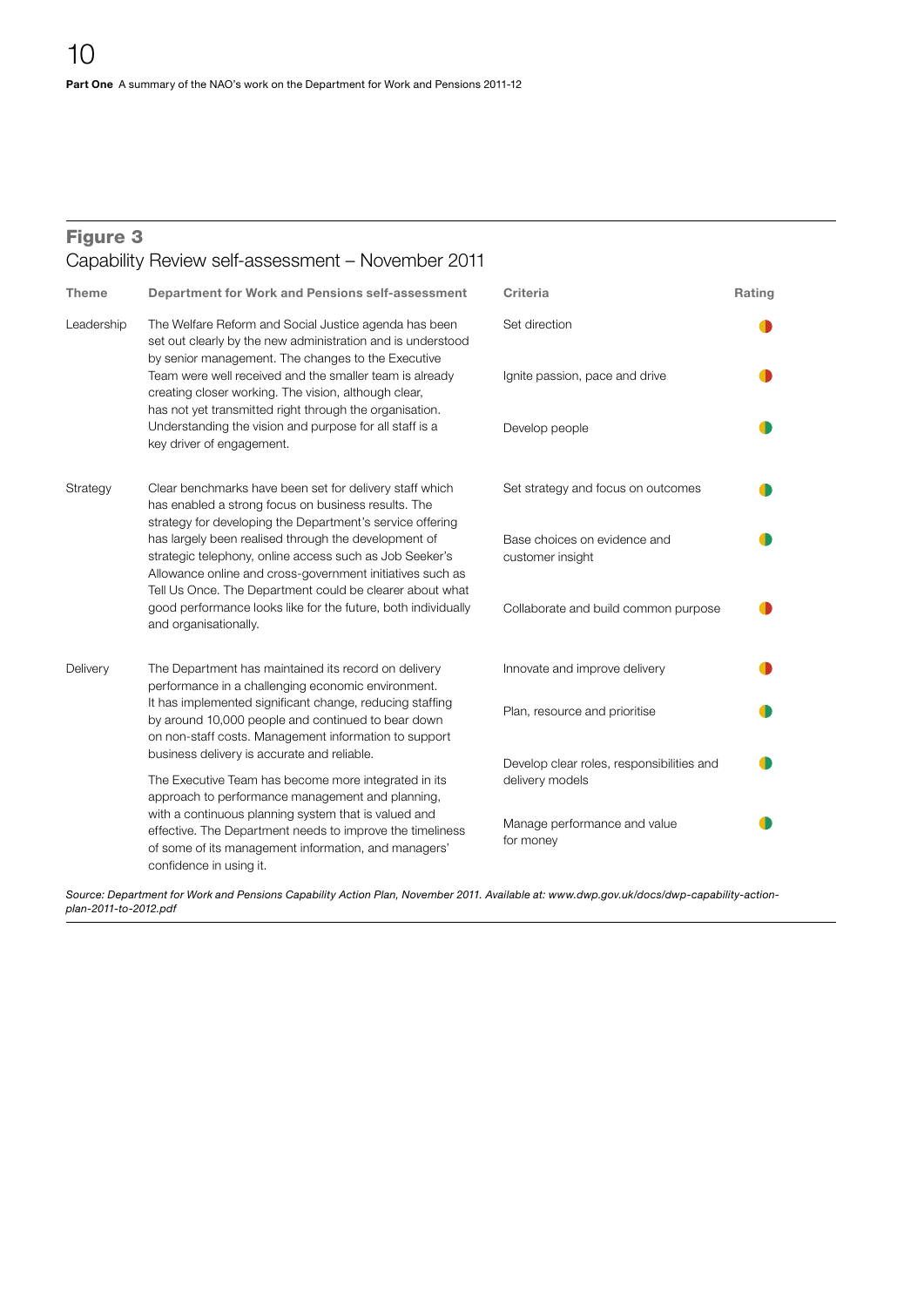#### Figure 4

#### 2011 Civil Service People Survey: Department for Work and Pensions

| <b>Theme</b>                                                                                  | Theme score<br>$(%$ positive) <sup>1</sup> | <b>Difference</b><br>from 2010<br>survey | <b>Difference</b><br>from civil<br>service<br>average 2011 <sup>2</sup> |
|-----------------------------------------------------------------------------------------------|--------------------------------------------|------------------------------------------|-------------------------------------------------------------------------|
| Leadership and managing change                                                                |                                            |                                          |                                                                         |
| I feel that the Department as a whole is managed well                                         | 23                                         | $-2$                                     | $-18$                                                                   |
| Senior civil servants in the Department are sufficiently visible                              | 21                                         | $-4$                                     | $-24$                                                                   |
| I believe the actions of senior civil servants are consistent with<br>the Department's values | 21                                         | $-2$                                     | $-18$                                                                   |
| I believe the departmental board has a clear vision for the future<br>of the Department       | 20                                         | $\overline{O}$                           | $-19$                                                                   |
| Overall, I have confidence in the decisions made by the Department's<br>senior civil servants | 16                                         | $-1$                                     | $-20$                                                                   |
| I feel that change is managed well in the Department                                          | 19                                         | -3                                       | -8                                                                      |
| When changes are made in the Department they are usually for<br>the better                    | 14                                         | $-1$                                     | -8                                                                      |
| The Department keeps me informed about matters that affect me                                 | 39                                         | -2                                       | -16                                                                     |
| I have the opportunity to contribute my views before decisions are<br>made that affect me     | 18                                         | $-2$                                     | $-18$                                                                   |
| I think it is safe to challenge the way things are done in the Department                     | 27                                         | $-1$                                     | -12                                                                     |
| Organisational objectives and purpose                                                         |                                            |                                          |                                                                         |
| I have a clear understanding of the Department's purpose                                      | 73                                         | $-2$                                     | $-10$                                                                   |
| I have a clear understanding of the Department's objectives                                   | 71                                         | $-2$                                     | -8                                                                      |
| I understand how my work contributes to the Department's objectives                           | 73                                         | $-2$                                     | -8                                                                      |

NOTES

1 Percentage positive measures the proportion of respondents who selected either "agree" or "strongly agree".

2 The 2011 benchmark is the median percentage positive across the 2011 Civil Service People Survey.

*Source: Department for Work and Pensions People Survey Results, Autumn 2011. Available at: [www.dwp.gov.uk/docs/dwp-autumn](http://www.dwp.gov.uk/docs/dwp-autumn-survey-2011.pdf)[survey-2011.pdf](http://www.dwp.gov.uk/docs/dwp-autumn-survey-2011.pdf)*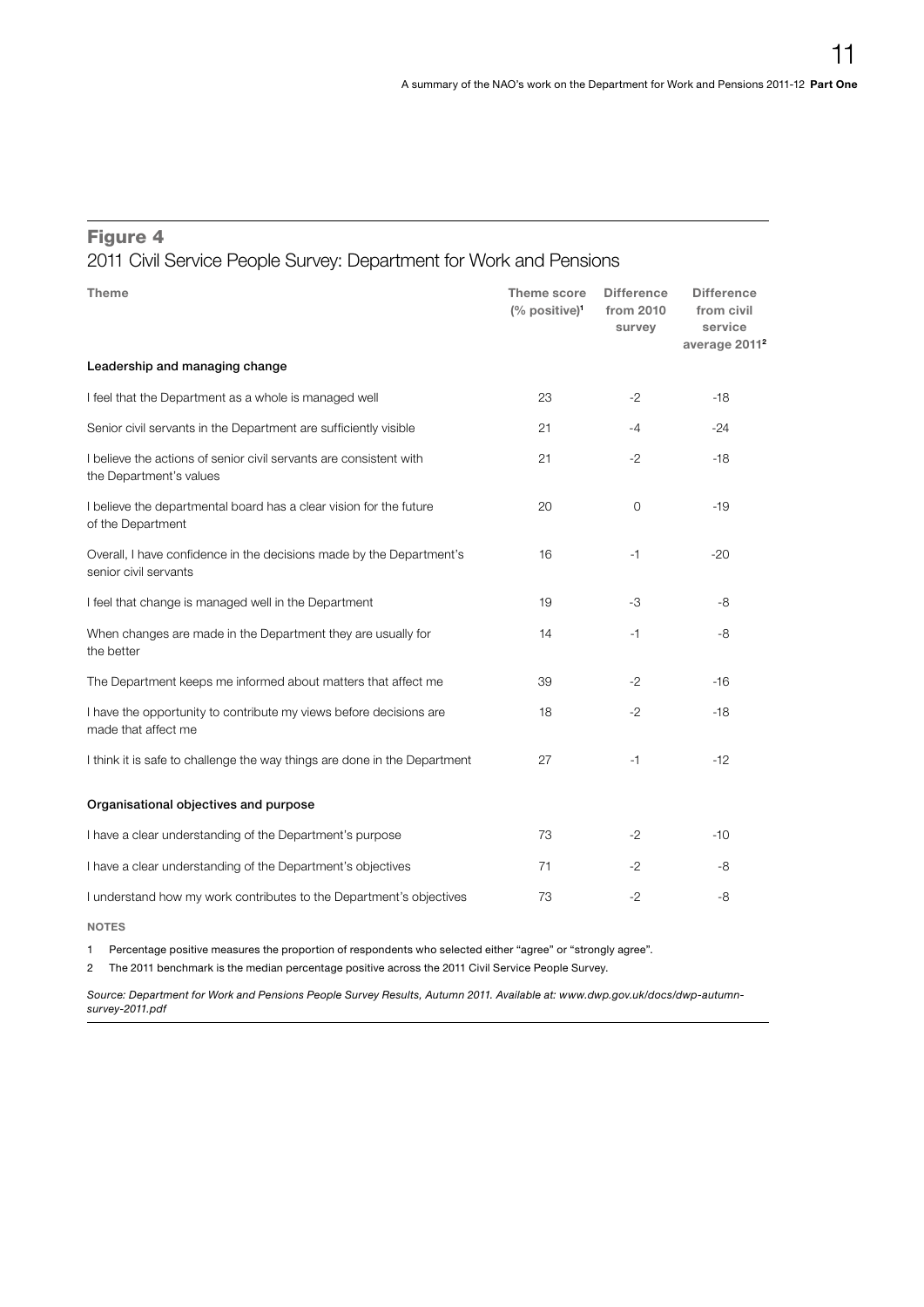# <span id="page-11-0"></span>Part Two

### Financial management

18 The ability of departments to control costs and reduce waste requires professional financial management and reporting. In particular, departments need to be better at linking costs to services and benchmarking performance to determine whether costs are justified and value for money can be improved. Organisations also need to move their risk management arrangements from a process-led approach to one which supports the efficient and effective delivery of services. Improvements in these areas of management will help public bodies to deliver cost-effective services as they make difficult financial decisions over the coming years.

19 Departments are required to publish Governance Statements with their Annual Report and Accounts, which describe their arrangements for corporate governance, risk management, and oversight of locally delivered responsibilities. Governance Statements replace Statements on Internal Control which were published in previous years. They are designed to include additional discussion of how governance in the Department works, in line with the Corporate Governance Code.<sup>4</sup>

#### Financial out-turn for 2011-12 and comparison with budget

20 The Department must manage the net expenditure of all organisations inside its budgeting boundary. This boundary comprises two main budgets:

- Resource Departmental Expenditure Limit (RDEL) – firm plans for three years for the major part (in most cases) of each department's expenditure. In general this will cover all administration costs and most programme expenditure.
- Annually Managed Expenditure (AME) expenditure which HM Treasury has deemed to be demand-led or exceptionally volatile.

21 The Department's spending is monitored against limits known as control totals. These control totals cover different categories of spending such as resource and capital spend. In some cases the control totals overlap, for example some programme costs are within the Departmental Expenditure Limit and some costs are within the Annually Managed Expenditure of the Department. In 2011-12 the Department met all of its control totals:

- Resource Departmental Expenditure Limit (RDEL) – Out-turn was £7.5 billion, some £148 million (1.9 per cent) below the Estimate;
- Capital DEL Out-turn was £0.3 billion, £31 million (9.9 per cent) below the Estimate;
- **•** Administration Cost Limit Out-turn was £1.3 billion, £93 million (6.5 per cent) below the Estimate;
- O Net Cash Requirement Out-turn was £82.8 billion, £2.1 billion (2.5 per cent) below the Estimate;
- <sup>O</sup> The total voted resource out-turn was £83.8 billion, 1.4 per cent below the Estimate (£1.23 billion underspend).

#### Progress on cost reduction

22 Departments remain under pressure to reduce costs. The scale of cost reduction required means that departments need to look beyond immediate short-term savings, and think more radically about how to take cost out of the business and how to sustain this in the longer term.

23 In February 2012, we examined the cost reductions achieved by 12 departments in our report *Cost reduction in central government: summary of progress*. 5 We found that departments successfully cut spending by £7.9 billion (2.3 per cent) in 2010-11 compared to 2009-10, but further cuts are needed in most departments over the next four years. We concluded that fundamental changes are needed in government to achieve sustainable reductions on the scale required – departments will achieve long-term value for money only if they identify and implement new ways of delivering their objectives, with a permanently lower cost base.

<sup>4</sup> HM Treasury, *Corporate governance code for central government departments*, July 2011. Available at: [www.hm-treasury.gov.uk/](http://www.hm-treasury.gov.uk/psr_governance_corporate.htm) [psr\\_governance\\_corporate.htm](http://www.hm-treasury.gov.uk/psr_governance_corporate.htm)

<sup>5</sup> Comptroller and Auditor General, *Cost reduction in central government: summary of progress*, Session 2010–2012, HC 1788 National Audit Office, February 2012. Available at: [www.nao.org.uk/publications/1012/government\\_cost\\_reduction.aspx](http://www.nao.org.uk/publications/1012/government_cost_reduction.aspx)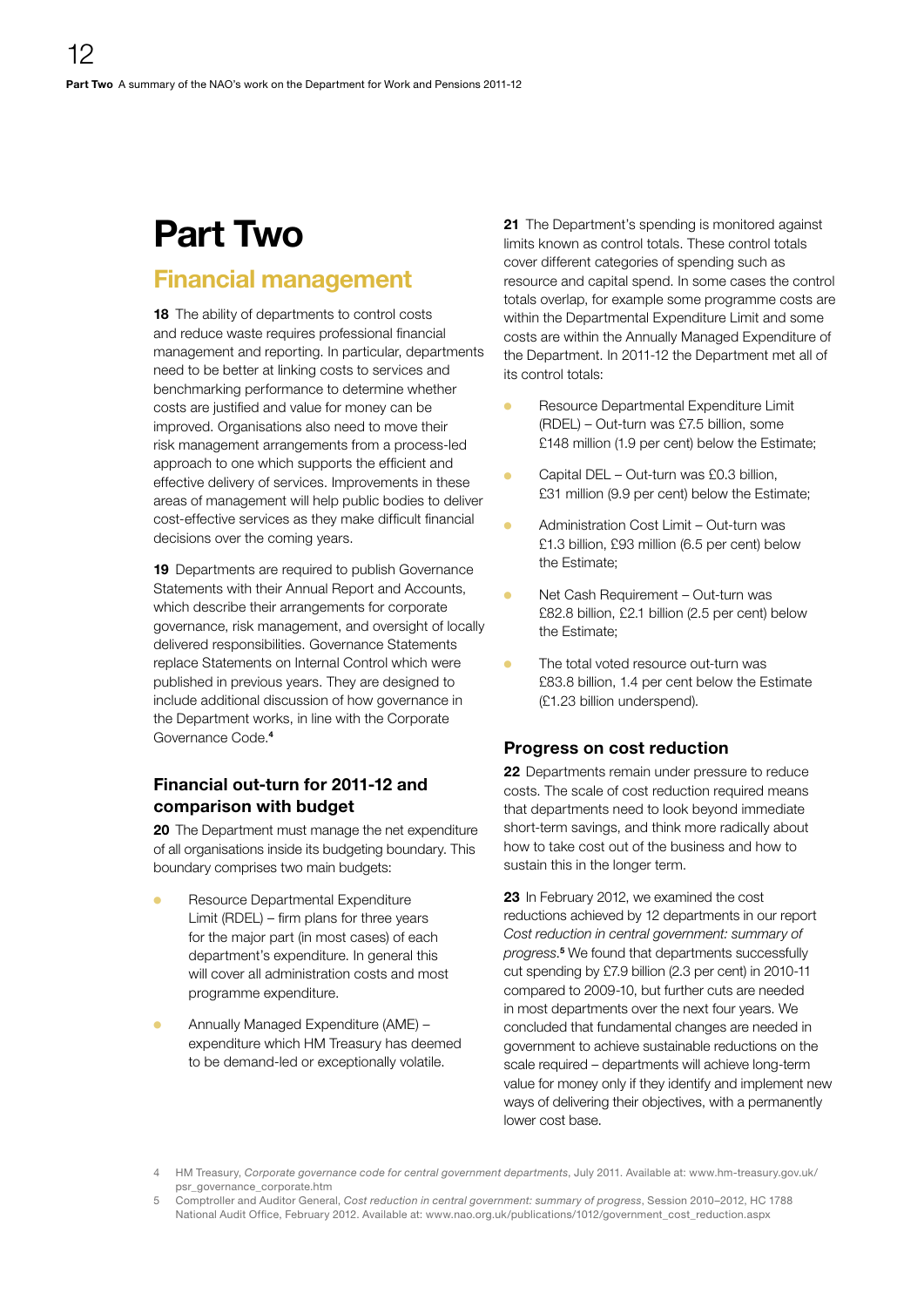24 The Department's budget for running costs is £8 billion in 2012-13. The Department's settlement under the 2010 Comprehensive Spending Review includes ring-fenced funding to implement Universal Credit and other welfare changes, extra resources to cope with the additional workload from the recession, and extra funding to reduce the cost of overpayments due to fraud and error. When these amounts are excluded, the settlement includes a £2.7 billion reduction. This includes a £1.3 billion reduction in baseline running costs and a £1.4 billion forecast reduction in administrative costs from the expected economic recovery.

25 The Department has reported that it has increased its efficiency and reduced administrative spending by:

- **•** reducing staffing levels in the Department and its arm's-length bodies by nearly 11,000 fulltime equivalent members of staff, saving nearly £325 million each year;
- **o** reducing the Department's total estate by approximately 61,000 square metres, saving around £24 million each year;
- **o** reducing the Department's total procurement spending through improved procurement practices by around £900 million in 2011-12, when compared to 2010-11; and
- reducing the Department's spending on consultancy from £13.8 million in 2010-11 to £8.8 million in 2011-12 (36 per cent).

26 The Department aims to secure its cost reductions from within the organisation and introduced a transformation programme board in May 2011 to oversee the redesign of the Department and cultural change.

27 A number of our reports have commented on cost reduction in the past year, highlighting the importance that departments have placed on reducing costs and the importance of having good information about the impact of initiatives:

- The Department's shared services centre was included in our report on *Efficiency and reform in government corporate functions through shared service centres.*<sup>6</sup> The Department's shared services centre provides services for 130,000 customer users from the Department, the Cabinet Office and the Department for Education. Of the five shared services centres reviewed, we found that the Department had the largest number of customers and the lowest cost per user at £500 per full-time equivalent.
	- <sup>O</sup> Our report on *Managing early departures in central government*<sup>7</sup> found that the likely costs of applications for early departures were fundamental to the Department when deciding which applications to accept. The Department did not want an average payback period greater than two years. To measure this, it modelled the cash flows, including the initial lump sum and any pension payments associated with potential departures, as well as the projected savings over time for each departure.
	- Our report on *Child Maintenance and Enforcement Commission: Cost Reduction*<sup>8</sup> found that the Commission has improved costeffectiveness, reduced backlogs of work and has increased the amount of maintenance transferred to nearly £1.2 billion since 2006 (a 38 per cent increase). Overall spending fell from £610 million in 2008-09 to £517 million in 2010-11.

- 7 Comptroller and Auditor General, *Managing early departures in central government*, Session 2010-2012, HC 1795, National Audit Office, March 2012. Available at: [www.nao.org.uk/publications/1012/early\\_departures.aspx](http://www.nao.org.uk/publications/1012/early_departures.aspx)
- 8 Comptroller and Auditor General, *Child Maintenance and Enforcement Commission: Cost Reduction*, Session 2010–2012, HC 1793, National Audit Office, February 2012. Available at: [www.nao.org.uk/publications/1012/cmec\\_cost\\_reduction.aspx](http://www.nao.org.uk/publications/1012/cmec_cost_reduction.aspx)

<sup>6</sup> Comptroller and Auditor General, *Efficiency and reform in government corporate functions through shared service centres*, Session 2010–2012, HC 1790, National Audit Office, March 2012. Available at: [www.nao.org.uk/publications/1012/shared\\_service\\_](http://www.nao.org.uk/publications/1012/shared_service_centres.aspx) [centres.aspx](http://www.nao.org.uk/publications/1012/shared_service_centres.aspx)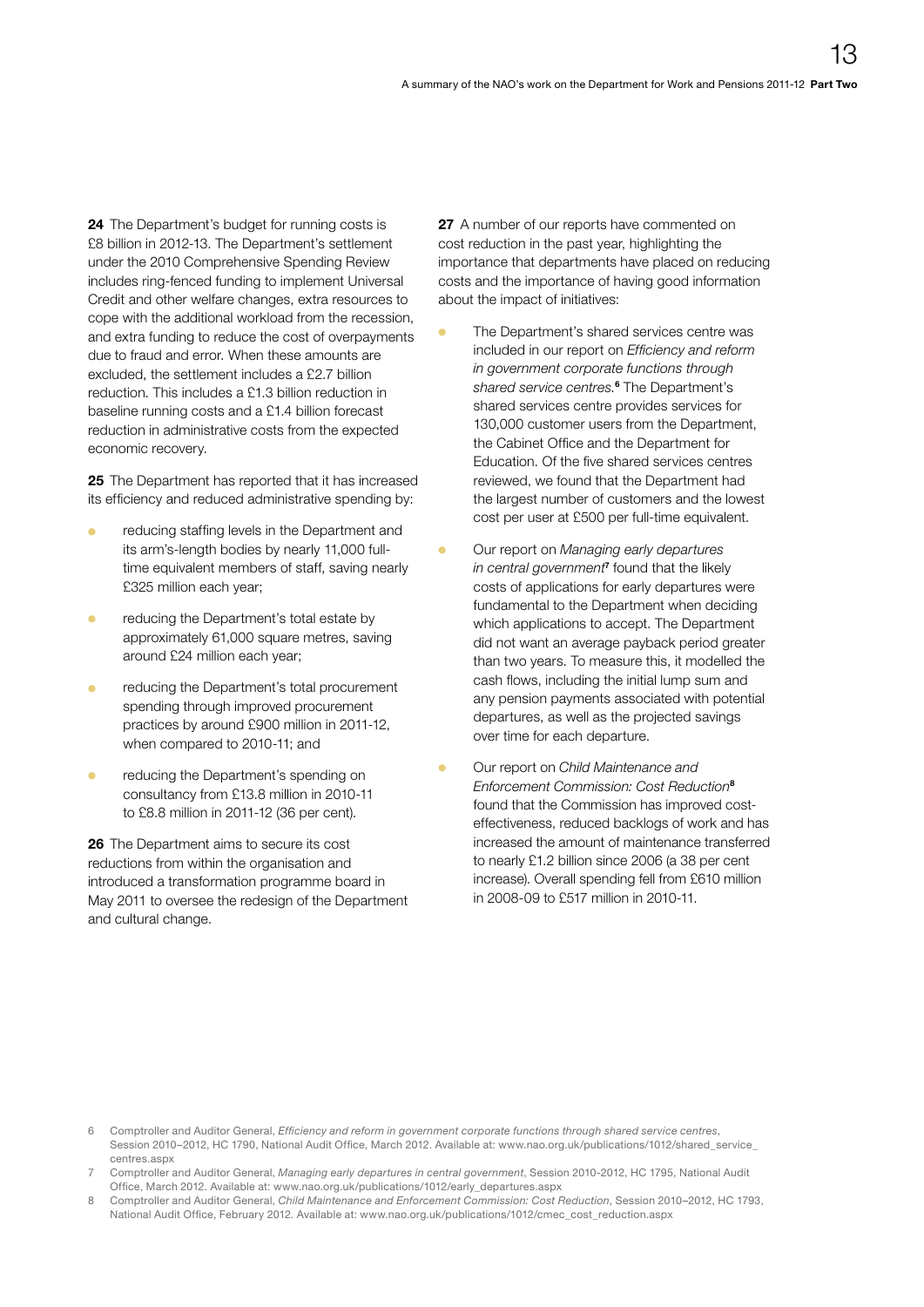#### NAO reports on financial management

28 We did not publish any reports on financial management in the Department in 2012.

#### NAO financial audit findings

29 We audit the accounts of the Department and its arm's-length bodies. The Comptroller and Auditor General gave a qualified audit opinion on the Department's *2011-12 Annual Report and Accounts*<sup>9</sup> due to the material level of fraud and error in benefit expenditure, other than the State Pension where the level of fraud and error is lower. The Department's accounts have received similar qualified audit opinions since 1988-89. However, the Comptroller and Auditor General did find that the financial statements gave a true and fair view and had been prepared in accordance with the Government Resources and Accounts Act 2000 and HM Treasury directions.

**30** The Comptroller and Auditor General recognised the Department's commitment to tackling fraud and error and the refreshed approach it intends to take to drive down incorrect payments. The Department recognises the problems created by the level of fraud and error in benefit expenditure and has, over the years, made many efforts to reduce it, ranging from introducing data-matching systems, advertising campaigns targeting actual and potential fraudsters and the application of sanctions and prosecutions. Nevertheless, the level of fraud and error within benefit expenditure remains high.

**31** The Comptroller and Auditor General also qualified his audit opinion on the *2011-12 Social Fund White Paper Account*10 for the ninth consecutive year. This account records the payments made to customers for Budgeting Loans, Community Care Grants, Sure Start Maternity Grants and Funeral Expenses Payments in accordance with Directions issued by the Secretary of State under the Social Security Contributions and Benefits Act 1992. The account was qualified because of material levels of error in discretionary awards. For the past two years he has also limited the scope of his audit opinion on the related levels of debt disclosed in the account.

**32** The Comptroller and Auditor General also qualified his audit opinion on the *Child Maintenance and Enforcement Commission Client Funds Account 2010-11*11 because of material errors in the calculation of maintenance assessments and a material error in the value of arrears, concluding the account does not give a true and fair view of the maintenance arrears outstanding at 31 March 2011. The Comptroller and Auditor General has qualified the Account on this basis since 1995.

#### Issues raised in Governance Statements

**33** We work with the Department and its sponsored bodies to improve the quality and transparency of published Governance Statements. We aim to ensure that the processes by which Statements are produced are robust and that the Statements comply with HM Treasury guidance.

34 The Department reported in its 2011-12 Governance Statement that one significant control challenge has been eased or addressed during the year – the process for forecasting Statutory Maternity Pay and Statutory Sick Pay. However, it also reported a further six significant control challenges. These were:

- The scale of fraud and error in the benefit system.
- Social Fund:
	- $\bullet$  an inability to corroborate the £1.2 billion debt balance held in the Department's accounting systems to that held in the Social Fund computer system and weaknesses in the standard of decisionmaking and procedures surrounding document management;
	- the financial position of the fund with a high demand for loans, and a reduction in HM Treasury funding there was a potential for the fund to face a deficit in the year; and

<sup>9</sup> Comptroller and Auditor General, *Department for Work and Pensions: 2011-12 Accounts* – Report by the Comptroller and Auditor General, July 2012. Available at: [www.nao.org.uk/publications/1213/dwp\\_2011-12.aspx](http://www.nao.org.uk/publications/1213/dwp_2011-12.aspx)

<sup>10</sup> Comptroller and Auditor General, *2011-12 Social Fund White Paper Account* – Report by the Comptroller and Auditor General, July 2012. Available at: [www.nao.org.uk/publications/1213/social\\_fund\\_2011-12.aspx](http://www.nao.org.uk/publications/1213/social_fund_2011-12.aspx)

<sup>11</sup> Comptroller and Auditor General, *Child Maintenance and Enforcement Commission Client Funds Account 2010-11* – Report by the Comptroller and Auditor General, May 2011. Available at: [www.nao.org.uk/publications/1213/cmec\\_account\\_2010-11.aspx](http://www.nao.org.uk/publications/1213/cmec_account_2010-11.aspx)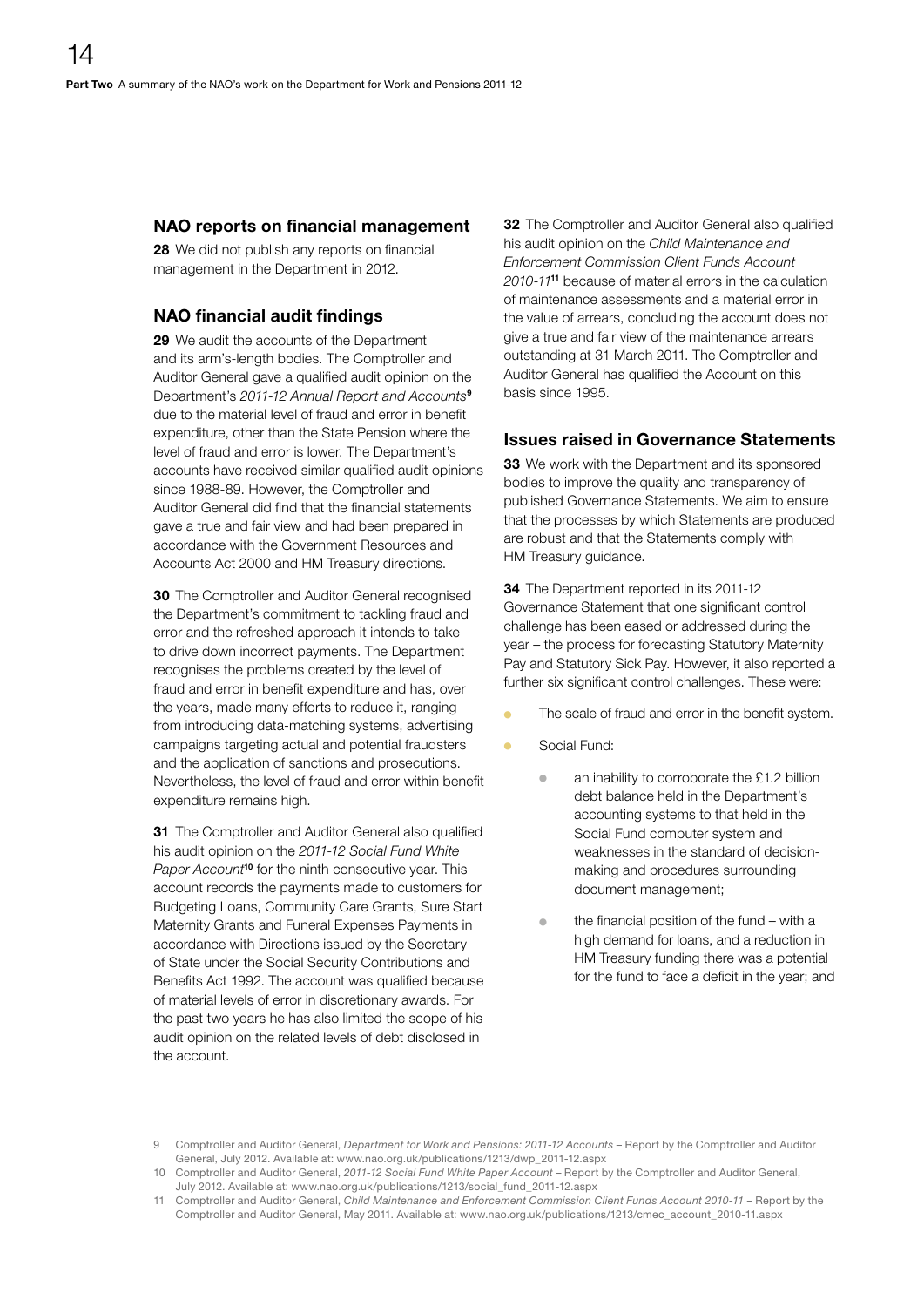- $\bullet$  inadequate controls and reconciliations over the accounting treatment of cheques issued to customers, their subsequent encashment and in some cases, their expiry, which have not been sufficiently robust.
- <sup>O</sup> Weaknesses in the end-to-end process for making certain types of manual payment through the Department's computer systems.
- <sup>O</sup> Weaknesses in assurances over the Department's contracted employment programmes.
- **Security of customer information. The** Department needs to continue to address current and emerging information security issues while striving for continuous improvement.
- **Clearing the backlog of Work Capability** Assessments and appeals is a significant capacity challenge for the Department and its partner (Atos Healthcare). The Department, Atos Healthcare and Her Majesty's Courts and Tribunals Service have programmes of action to address this and these areas are scrutinised by senior management.

**35** The Department noted that each of the individual issues is being addressed.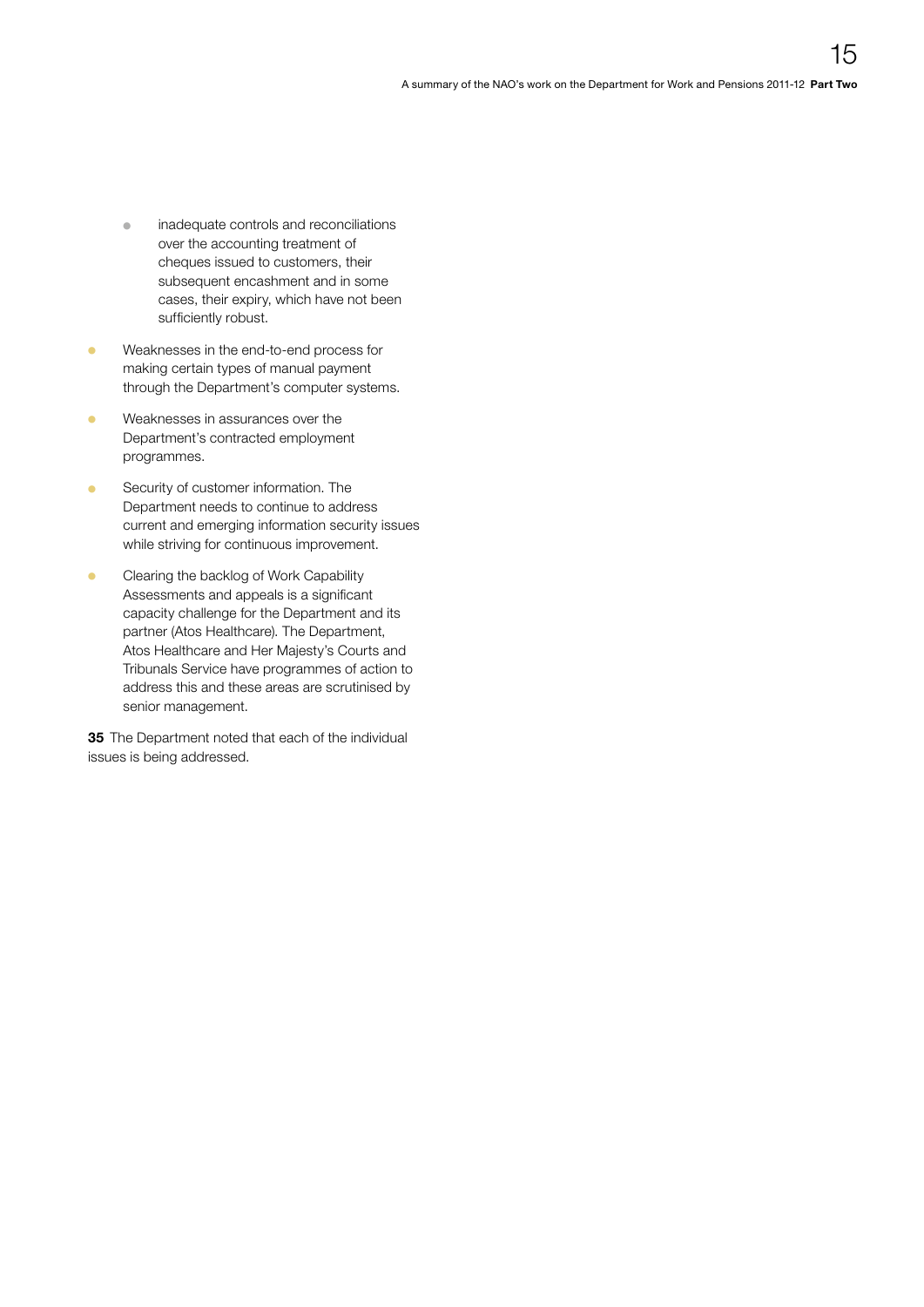# <span id="page-15-0"></span>Part Three

### Reported performance

36 Government needs robust, timely information on its activities, costs, progress against its objectives, and the cost-effectiveness of its activities. It also needs to be able to interpret information, by reference to trends, benchmarks and other comparisons, to identify problems and opportunities. Departments need reliable information on which to design and deliver services and monitor quality, be confident about their productivity, and drive continuous improvement.

**37** The government aims to make more government information available to the public to help improve accountability and deliver economic benefits. Our study reviewing early progress of this transparency agenda<sup>12</sup> concluded that while the government has significantly increased the amount and type of public sector information released, it would not maximise the net benefits of transparency without an evaluative framework for measuring the success and value for money of its transparency initiatives.

#### Reporting performance: annual reports and business plans

38 Each government department reports its performance against the priorities and objectives set out in its Business Plan. A transparency section of the plan includes indicators selected by the Department to reflect its key priorities and demonstrate the cost and effectiveness of the public services it is responsible for. These indicators fall broadly into three categories:

- input indicators: a subset of the data gathered by the Department on the resources used in delivering services;
- impact indicators: designed to help the public judge whether departmental policies are having the desired effect; and
- efficiency indicators: setting out the cost of common operational areas to allow the public to compare the Department's operations to other organisations.

39 A structural reform section of the plan provides a detailed list of actions and milestones designed to show the steps the Department is taking to implement the government's reform agenda. In our *review of the data systems for the Department for Work and Pensions*<sup>13</sup> we found that the Department's senior management team receives a monthly monitoring report that contains details of actions towards strategic priorities and a range of financial information. We concluded that these comprehensive performance management reports should provide the information the Department needs to manage its business effectively.

40 Departmental progress against indicators is published regularly in a Quarterly Data Summary as a standardised tool for reporting selected performance metrics for each government department in a way that facilitates comparison across departments. As well as the indicators described above, the Quarterly Data Summary includes information on overall departmental budgets and workforce statistics, and a wider selection of indicators on common areas of spend such as estates, procurement and ICT. An annual version of this information has been formally laid in Parliament in departments' 2011-12 Annual Reports and Accounts.

41 The Cabinet Office has reported that the accuracy of the data for all departments needs to dramatically improve14 and that there may not be common definitions and data collection processes between departments. These caveats mean that data on common areas of spend cannot currently be used to compare performance between departments and may be of limited use to judge individual departmental performance in its own right. Recognising the need to improve use of information across government, the Cabinet Office set out in the Civil Service Reform Plan its intention for departments to provide "good, comparable, accurate and reliable" management information. In addition, improving the quality of data is one of the key priorities within the departmental Open Data Strategies, published in June 2012. The Cabinet Office expects that, with improvements in data quality and timeliness, the public will be able to judge the performance of each department in a meaningful and understandable manner.

<sup>12</sup> Comptroller and Auditor General, *Implementing transparency*, Session 2010–2012, HC 1833, National Audit Office, April 2012. Available at: [www.nao.org.uk/publications/1012/implementing\\_transparency.aspx](http://www.nao.org.uk/publications/1012/implementing_transparency.aspx)

<sup>13</sup> National Audit Office, *Review of the data systems for the Department for Work and Pensions*, August 2012. Available at: [www.nao.org.uk/publications/1213/review\\_data\\_systems\\_dwp.aspx](http://www.nao.org.uk/publications/1213/review_data_systems_dwp.aspx)

<sup>14</sup> Cabinet Office, *Business Plan Quarterly Data Summary*, July 2011. Available at: [www.cabinetoffice.gov.uk/resource-library/](http://www.cabinetoffice.gov.uk/resource-library/business-plan-quarterly-data-summary) [business-plan-quarterly-data-summary](http://www.cabinetoffice.gov.uk/resource-library/business-plan-quarterly-data-summary)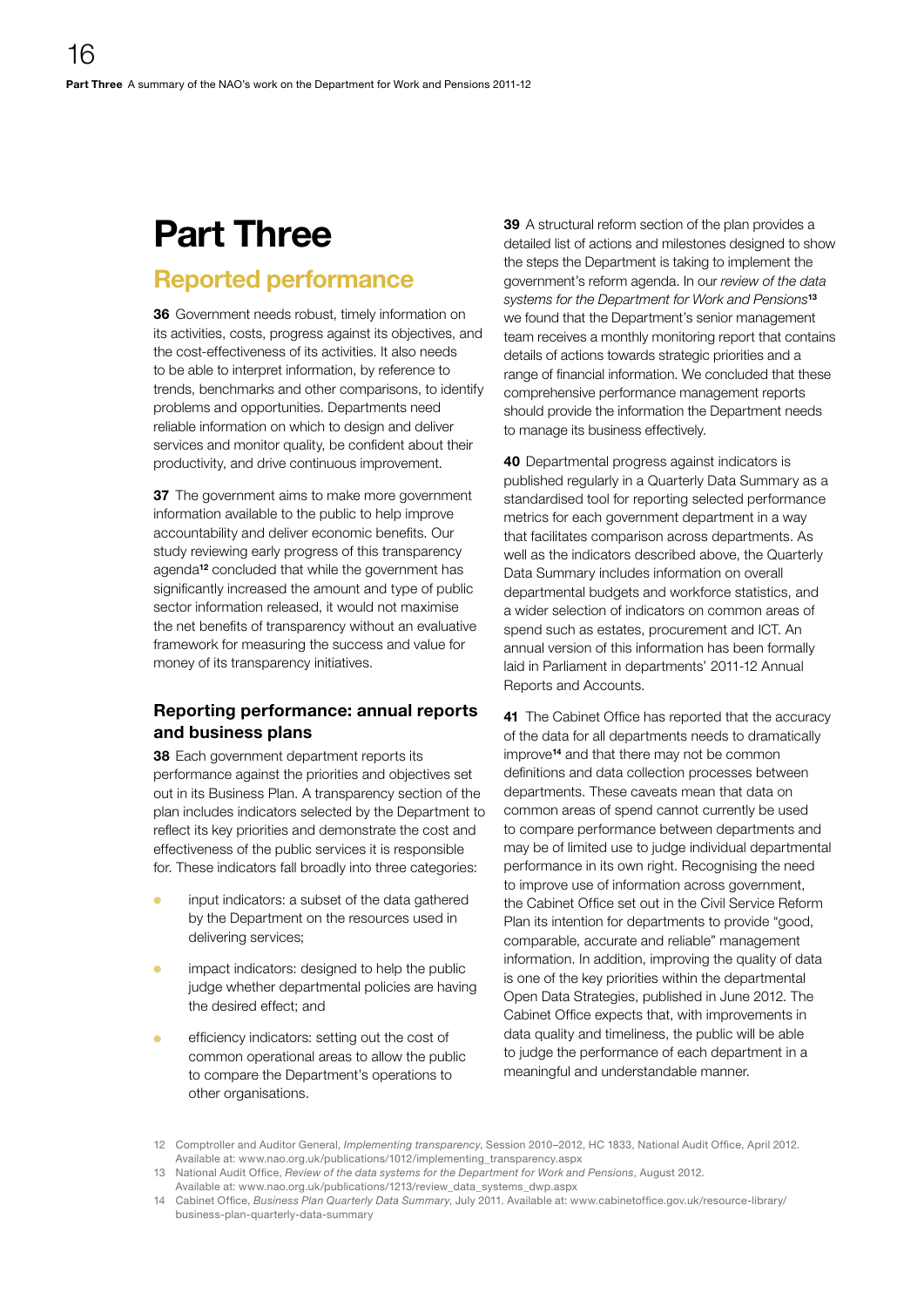#### Performance reported by the Department

42 The Department's *Business Plan*15 sets out its priorities for 2012-15 which are to deliver welfare reform, get people into work, tackle the causes of poverty and social injustice, reform the pension system, enable disabled people to fulfil their potential and to improve services to the public. The latest version of the Business Plan was published in May 2012. The Business Plan sets out the indicators which the Department considers are the most useful to the public in understanding the costs and outcomes of its activities. For 2012, the Department has replaced all its input indicators with an overall productivity measure. The Department has also defined a number of impact indicators, which include the rate of disability poverty and the number of employees in a pension scheme sponsored by their employer. The Department also reports on other key data such as the proportion of households that are workless.

43 The Department reported its performance against each of the indicators in its *2011-12 Annual Report and Accounts*. <sup>16</sup> Key results included:

- An increase in the proportion of Jobseeker's Allowance applications submitted online from 10.4 per cent in March 2011 to 19.6 per cent in March 2012.
- Improvement in the rate of pensioner poverty which fell by one percentage point between 2009-10 and 2010-11 from 15 per cent to 14 per cent. This has largely been due to a decline in median income in real terms (and thus the poverty threshold).
- A decrease in the number of employees in a pension scheme sponsored by their employer from 11.3 million in 2010 to 11.0 million in 2011, continuing the recent downward trend. The introduction of Automatic Enrolment, which begins with the largest employers in October 2012, is expected to have a significant positive effect on this indicator.

44 The Department also published data on its performance against the actions specified in its Structural Reform Plan. These mainly relate to the implementation of its major reform programmes. In the most recently published data the Department reported that there were two actions overdue: introduce Jobseeker's Allowance for lone parents whose youngest child is five years old or over; and publish a response to the Green Paper on State Pension reform. The Department has attributed delays to external factors.

#### Testing the reliability of performance data across government

45 We have begun a three-year programme to examine the data systems underpinning the Department's Business Plan indicators and other key management information. In August 2012 we published the results of our examination of a sample of indicators and operational data systems used to report performance for the Department. This involved a detailed review of the processes and controls governing: the selection, collection, processing and analysis of data; the match between the Department's stated objectives and the indicators it has chosen; and the reporting of results.

46 Our review of the data systems for the Department for Work and Pensions found that the Department's Business Plan impact indicators and other data sets align with its key priority areas, but its input indicators focus on the unit cost of operations and do not cover the quality of the input in any great detail.

<sup>15</sup> Department for Work and Pensions, *DWP Business Plan, May 2012*. Available at: [www.dwp.gov.uk/publications/corporate](http://www.dwp.gov.uk/publications/corporate-publications/dwp-business-plan-2011-2015/)[publications/dwp-business-plan-2011-2015/](http://www.dwp.gov.uk/publications/corporate-publications/dwp-business-plan-2011-2015/)

<sup>16</sup> Department for Work and Pensions, *Department for Work and Pensions Annual Report & Accounts 2011-12*, Session 2010-12, HC 53, Department for Work and Pensions, July 2012. Available at: [www.dwp.gov.uk/docs/dwp-annual-report](http://www.dwp.gov.uk/docs/dwp-annual-report-and-accounts-2011-2012.pdf)[and-accounts-2011-2012.pdf](http://www.dwp.gov.uk/docs/dwp-annual-report-and-accounts-2011-2012.pdf)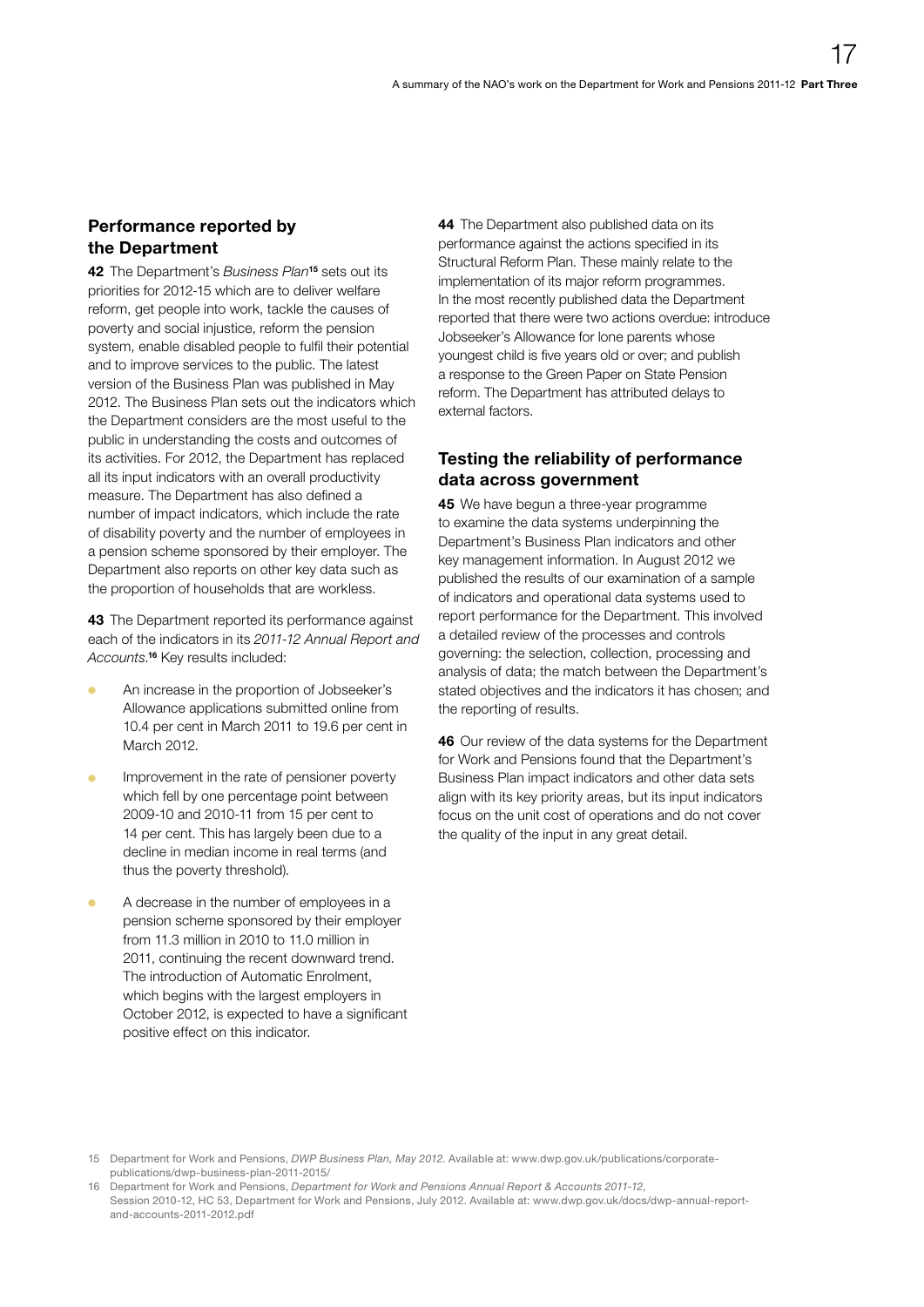#### Figure 5 A summary of the results of our validation exercise 2011-12

| Score       | <b>Meaning</b>                                                                                                                     | Indicators we reviewed that received this score                            |  |  |  |  |  |
|-------------|------------------------------------------------------------------------------------------------------------------------------------|----------------------------------------------------------------------------|--|--|--|--|--|
| 4           | The indicator's data system is fit for                                                                                             | Four business plan indicators                                              |  |  |  |  |  |
|             | purpose and cost-effectively run                                                                                                   | Proportion of households that are workless <sup>1</sup>                    |  |  |  |  |  |
|             |                                                                                                                                    | Young people not in employment or<br>full-time education                   |  |  |  |  |  |
|             |                                                                                                                                    | Total cost to the taxpayer of fraud and error<br>for benefit claims        |  |  |  |  |  |
|             |                                                                                                                                    | Number of employees in a pension scheme<br>sponsored by their employer     |  |  |  |  |  |
| 3           | The indicator's data system is                                                                                                     | Four business plan indicators                                              |  |  |  |  |  |
|             | adequate but some improvements<br>could be made                                                                                    | Cost of maintaining each existing claim for<br><b>State Pension</b>        |  |  |  |  |  |
|             |                                                                                                                                    | Cost of maintaining each existing claim for<br><b>State Pension Credit</b> |  |  |  |  |  |
|             |                                                                                                                                    | Overall Department for Work and Pensions<br>productivity measure           |  |  |  |  |  |
|             |                                                                                                                                    | Public opinion of DWP service levels                                       |  |  |  |  |  |
|             |                                                                                                                                    | Six workforce and estates indicators                                       |  |  |  |  |  |
|             |                                                                                                                                    | Total office estate (m <sup>2</sup> )                                      |  |  |  |  |  |
|             |                                                                                                                                    | Total cost of office estate (£m)                                           |  |  |  |  |  |
|             |                                                                                                                                    | Estate cost per full-time equivalent $(E)$                                 |  |  |  |  |  |
|             |                                                                                                                                    | Estate cost per $m^2$ (£)                                                  |  |  |  |  |  |
|             |                                                                                                                                    | Payroll staff (full-time equivalents)                                      |  |  |  |  |  |
|             |                                                                                                                                    | Average staff costs                                                        |  |  |  |  |  |
| 2           | The indicator's data system has                                                                                                    | One workforce and estates indicator                                        |  |  |  |  |  |
|             | some weaknesses which the<br>Department is addressing                                                                              | Contingent labour (full-time equivalents)                                  |  |  |  |  |  |
| 1           | The indicator's data system has                                                                                                    | One other data set indicator                                               |  |  |  |  |  |
|             | weaknesses which the Department<br>must address                                                                                    | Proportion of JSA and State Pension applications<br>completed online       |  |  |  |  |  |
| 0           | No system has been established<br>to measure performance against<br>indicator                                                      | No indicators                                                              |  |  |  |  |  |
| <b>NOTE</b> |                                                                                                                                    |                                                                            |  |  |  |  |  |
| 1           | This is not yet a business plan indicator. It was agreed as an indicator in September 2011 for<br>Quarterly Data Summary purposes. |                                                                            |  |  |  |  |  |

*Source: National Audit Office review of the data systems for the Department for Work and Pensions. Available at: [www.nao.org.uk/publications/1213/review\\_data\\_systems\\_dwp.aspx](http://www.nao.org.uk/publications/1213/review_data_systems_dwp.aspx)*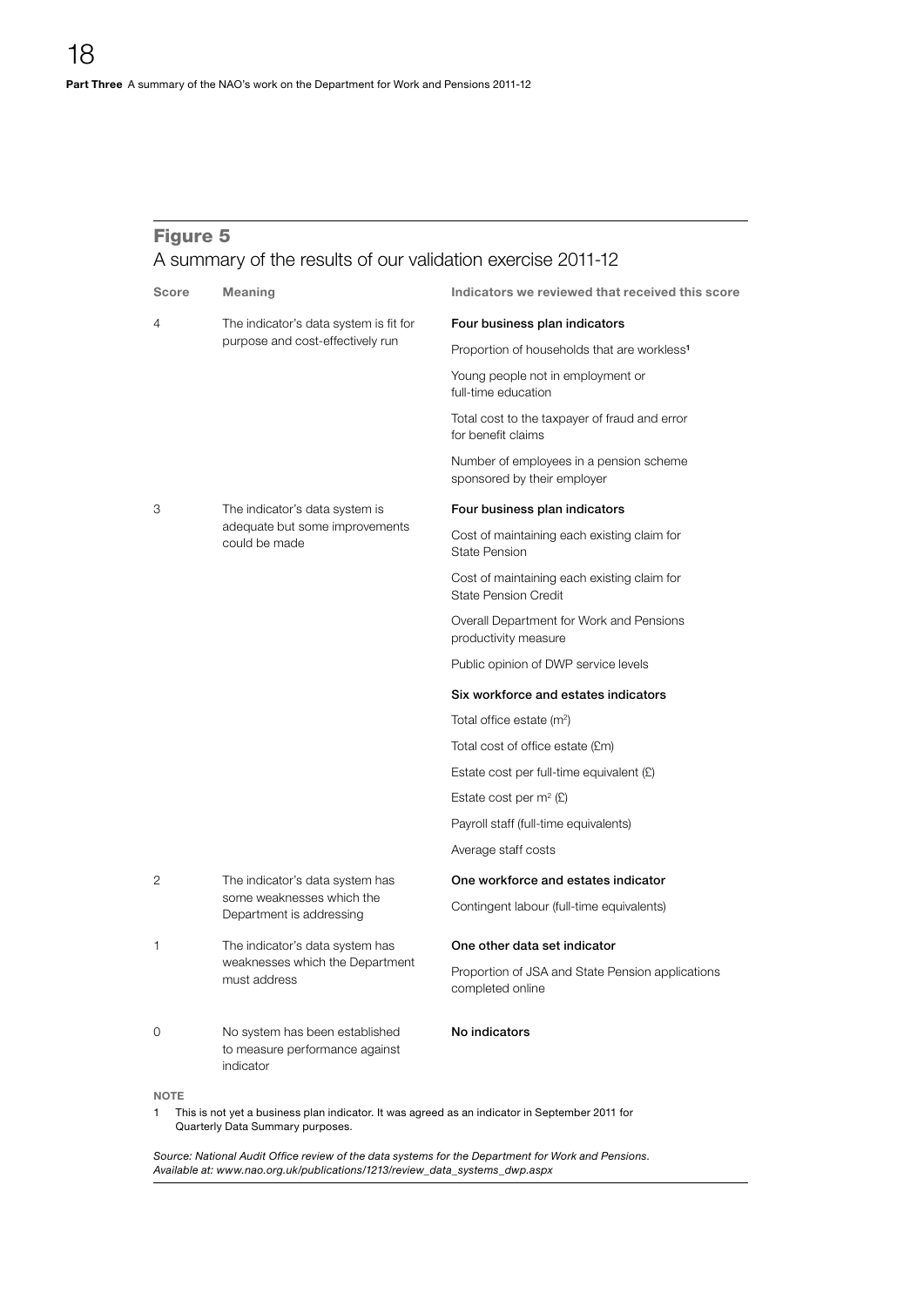47 We examined 16 data systems in our review, of which 9 were Business Plan and Quarterly Data Summary indicators and 7 were indicators relating to the Department's workforce and estates. We assessed four of the indicators to be fit for purpose and cost-effectively run, ten as adequate but some improvements could be made, one as having some weaknesses which the Department is addressing and one as having weaknesses which the Department must address. In some cases the Department relies on external bodies for the provision of data with limited assurance on the reliability, completeness and accuracy of the data provided. However, these bodies represent a relatively small proportion of overall spend. The Department is aware of these weaknesses and has plans to address them.

48 We also found inconsistencies between the title of the indicator and the information reported by the Department in the Quarterly Data Summary in three indicators; (total cost to the taxpayer of fraud and error for benefit claims, public opinion of the Department service levels and the proportion of Jobseeker's Allowance and State Pension applications completed online), which could lead to readers misinterpreting the information. We concluded that there was scope to improve the assurance framework for source data given the volume and complexity of some of the Department's data streams.

#### The future of information management

49 Departments released updated versions of their Business Plans in May 2012 which included changes to their priorities and indicators. Coalition priorities for the Department have largely remained the same with the exception of the disability theme. In 2011 this had focused on equality but the revision in 2012 refers to enabling disabled people to fulfil their potential through supporting more independent living. Departments have aligned their input and impact indicators with the government's priorities, so that the public can better understand how they are meant to be used for accountability. The changes are a step towards the alignment of costs and results which would allow for assessment of value for money, but they will not improve the data systems underlying published

indicators, or the reliability of subsequent data. The major change to the Department's indicators is the removal of all input indicators with the exception of an overall productivity measure.

#### Issues identified in NAO reports

**50** We present below a selection of the most important findings from individual reports we have published since July 2011. We have highlighted major themes relating to improving operations, ensuring robust controls and delivering welfare reform.

#### Improving operational delivery

**51** Effective project delivery relies on having good assessments of how changes will affect the Department's services and then putting in place a robust framework of project management and assurance. Our work has highlighted the Department's strengths in project management and identified some of the key challenges posed by new models of delivering services:

- <sup>O</sup> Our report on *Initiating successful projects*17 cited the Department as an example of good project planning in its implementation of Employment and Support Allowance due to its phased implementation approach, strong monitoring and risk management processes, collaborative contractor relations, experienced staff, and buy-in from staff and senior management.
- Our report on *Assurance for major projects*<sup>18</sup> identified the Department as a good practice example in relation to project assurance because it has formed an integrated assurance and approval group that includes representatives from project teams, the Department's programme office, and external and internal assurance partners. The group uses the integrated assurance plans to review all assurance requirements across the Department's programme of work to help schedule and align internal and external assurance.

<sup>17</sup> National Audit Office, *NAO Guide: Initiating successful projects*, December 2011. Available at: [www.nao.org.uk/publications/1012/](http://www.nao.org.uk/publications/1012/initiating_successful_projects.aspx) [initiating\\_successful\\_projects.aspx](http://www.nao.org.uk/publications/1012/initiating_successful_projects.aspx)

<sup>18</sup> Comptroller and Auditor General, *Assurance for major projects*, Session 2010–2012, HC 1698, National Audit Office, May 2012. Available at: [www.nao.org.uk/publications/1012/assurance\\_for\\_major\\_projects.aspx](http://www.nao.org.uk/publications/1012/assurance_for_major_projects.aspx)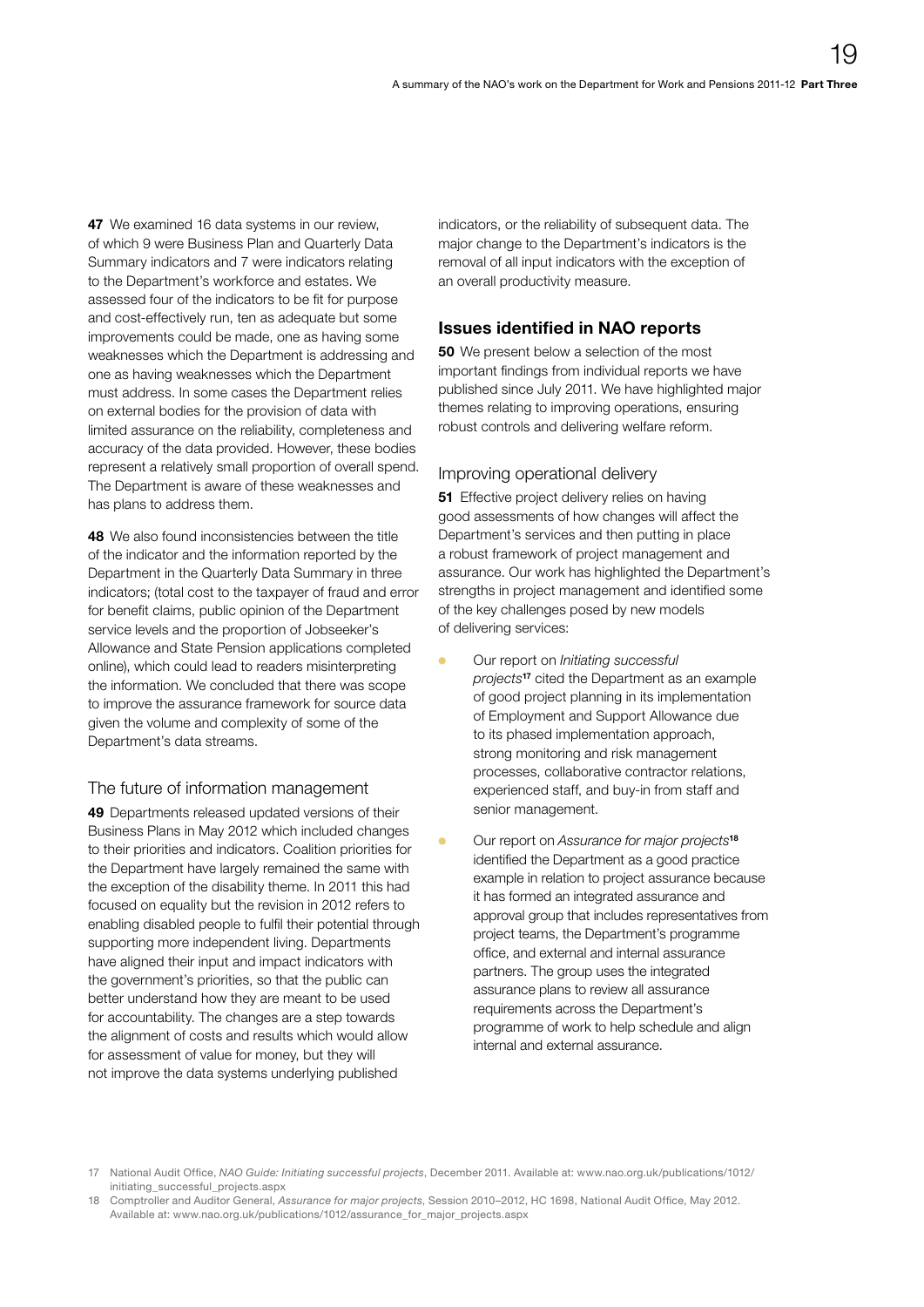In the context of the expanded role of external providers in service delivery, our report on the *Introduction of the Work Programme*, <sup>19</sup> found that there was a risk that the Department's and providers' assumptions about how many people the Programme would get back into work were over-optimistic. We recommended that by the end of July 2012, the Department should draw up a schedule of the assumptions it needs to monitor, including non-intervention rates and providers' costs, and detail its approach to gathering the necessary information.

**52** Our work has also highlighted the importance of assessing broader risks to effective delivery of services when the role of government is being reshaped by major reforms:

- <sup>O</sup> Our report on *Child Maintenance and Enforcement Commission: Cost Reduction*<sup>20</sup> found that the Commission had improved its cost-effectiveness since 2006. The spending review plan to reduce the Commission's funding from £560 million in 2010-11 to £399 million in 2014-15 was challenging but achievable. Subsequent changes to the Commission's budgets increased its target for 2014-15 by £44 million to £443 million. The Commission's current plans for meeting this revised target depend largely on the successful implementation of two major changes: a new charging regime for separated families and a new IT system.
- <sup>O</sup> Our report on *Regulating defined contribution pension schemes*21 found that the Pensions Regulator has assessed risks to members and its overall risk-based approach is sound. However, we also concluded that it needed better information to assess value for money of its wider strategic objective of protecting member benefits, and that no single body has overarching responsibility for the delivery of regulatory objectives.

#### Controls and fraud and error

53 A core theme of our work is to ensure that the Department exercises adequate control over spending and reduces the level of fraud and error. Understanding the causes of fraud and error and better coordination of responses are particularly important in the face of major reforms and changes to the delivery of services:

- <sup>O</sup> *The Comptroller and Auditor General's Report on the Annual Report and Accounts 2011-12*<sup>22</sup> noted that fraud and error rates have remained at a consistently high level since 1988-89. The Department is attempting to drive down the number of incorrect benefit payments as part of its implementation of changes to the benefits system. The Department needs to continue to enhance its understanding of the underlying causes of fraud and error in benefit expenditure in order to develop more effective and accurate decision-making procedures. Only by developing such an evidence-based framework will the Department be able to demonstrate that it has sufficient systems to minimise the gap between what it should achieve and what it does achieve.
- <sup>O</sup> Our report on *Central government's communication and engagement with local government*23 found that the Department is now working with local authorities and other government departments to improve coordination of fraud and error initiatives and to examine options to involve local authority investigation teams in the single fraud investigation service.

<sup>19</sup> Comptroller and Auditor General, *The introduction of the Work Programme*, Session 2010–2012, HC 1701, National Audit Office, January 2012. Available at: [www.nao.org.uk/publications/1012/dwp\\_work\\_programme.aspx](http://www.nao.org.uk/publications/1012/dwp_work_programme.aspx) 

<sup>20</sup> Comptroller and Auditor General, *Child Maintenance and Enforcement Commission: cost reduction*, Session 2010–2012, HC 1793, National Audit Office, February 2012. Available at: [www.nao.or publications/1012/cmec\\_cost\\_reduction.aspx](http://www.nao.org.uk/publications/1012/cmec_cost_reduction.aspx)

<sup>21</sup> Comptroller and Auditor General, *Regulating defined contribution pension schemes*, Session 2012-13, HC 466, National Audit Office, July 2012. Available at: [www.nao.org.uk/publications/1213/defined\\_contribution\\_pensions.aspx](http://www.nao.org.uk/publications/1213/defined_contribution_pensions.aspx)

<sup>22</sup> Comptroller and Auditor General, *Department for Work and Pensions: 2011-12 Accounts* – Report by the Comptroller and Auditor General, July 2012. Available at: [www.nao.org.uk/publications/1213/dwp\\_2011-12.aspx](http://www.nao.org.uk/publications/1213/dwp_2011-12.aspx) 

<sup>23</sup> Comptroller and Auditor General, *Central government's communication and engagement with local government*, Session 2012-13, HC 187, National Audit Office, June 2012. Available at: [www.nao.org.uk/publications/1213/central\\_and\\_local\\_government.aspx](http://www.nao.org.uk/publications/1213/central_and_local_government.aspx)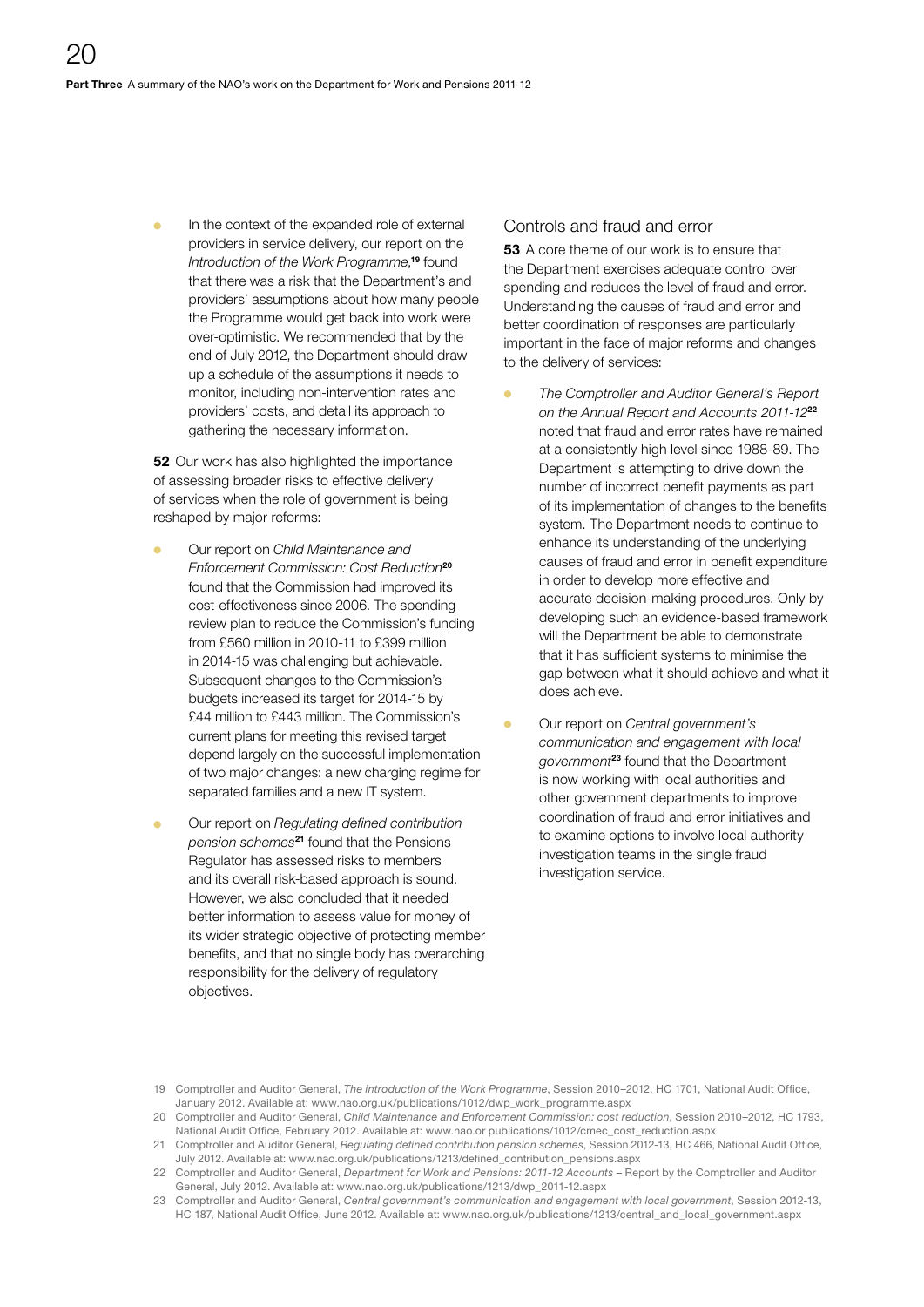**•** Our report on *Preventing fraud in contracted employment programmes*24 concluded that weaknesses in previous programmes such as the New Deal had largely been addressed in the introduction of the Work Programme. Levels of reported fraud were low. More than half of fraud allegations since 2006 were related to New Deal programmes where the Department was aware of the risk of fraud in the programmes but did not do enough to quantify and address them. Compensating controls, for example checks at employers to verify claims that people had actually been placed in work, were not introduced. The New Deal programmes ended in 2011 and the main weaknesses in the programmes have largely been addressed.

#### Welfare Reform

54 On 8 March 2012 the Welfare Reform Act 2012 received Royal Assent. This provides for Universal Credit, a new single payment for people who are looking for work or on a low income. The new system aims to improve work incentives and simplify the benefit system. Welfare reform raises several challenges for the Department, particularly relating to identifying impacts and coordinating across different responsible bodies:

Our report on *Means testing*<sup>25</sup> found that departments (largely the Department for Work and Pensions and HM Revenue and Customs) do not systematically consider or measure all of the impacts of means testing, particularly the burden on claimants. Understanding these impacts is critical to informing programme design related to means testing and anticipating impacts on both claimants and the administration. The government's response to the Committee of Public Account's report on means testing26 accepted the Committee's recommendation that departments need to do more to understand the impact multiple benefits can have on an individual.

<sup>O</sup> Our report on *Central government's communication and engagement with local government*27 concluded that there needed to be more effective coordination between the Department for Work and Pensions and the Department for Communities and Local Government in order to understand the impact and practicalities of the localisation of Council Tax.

- 24 Comptroller and Auditor General, *Preventing fraud in contracted employment programmes*, Session 2012-13, HC 90, National Audit Office, May 2012. Available at: [www.nao.org.uk/publications/1213/fraud\\_in\\_employment\\_programmes.aspx](http://www.nao.org.uk/publications/1213/fraud_in_employment_programmes.aspx)
- 25 Comptroller and Auditor General, Means testing, Session 2010–2012, HC 1464, National Audit Office, September 2011. Available at: [www.nao.org.uk/publications/1012/means\\_testing.aspx](http://www.nao.org.uk/publications/1012/means_testing.aspx)
- 26 HM Treasury, Treasury Minutes *Government reponses on the Sixty Second to the Sixty Seventh Reports from the Committee of Public Accounts* Session 2010-12, Cm 8335, March 2012. Available at: [www.hm-treasury.gov.uk/d/hmt\\_minutes\\_62\\_67\\_reports\\_](http://www.hm-treasury.gov.uk/d/hmt_minutes_62_67_reports_cpas_mar2012.pdf) cpas\_mar2012.pdf
- 27 Comptroller and Auditor General, *Central government's communication and engagement with local government*, Session 2012-13, HC 187, National Audit Office, June 2012. Available at: [www.nao.org.uk/publications/1213/central\\_and\\_local\\_government.aspx](http://www.nao.org.uk/publications/1213/central_and_local_government.aspx)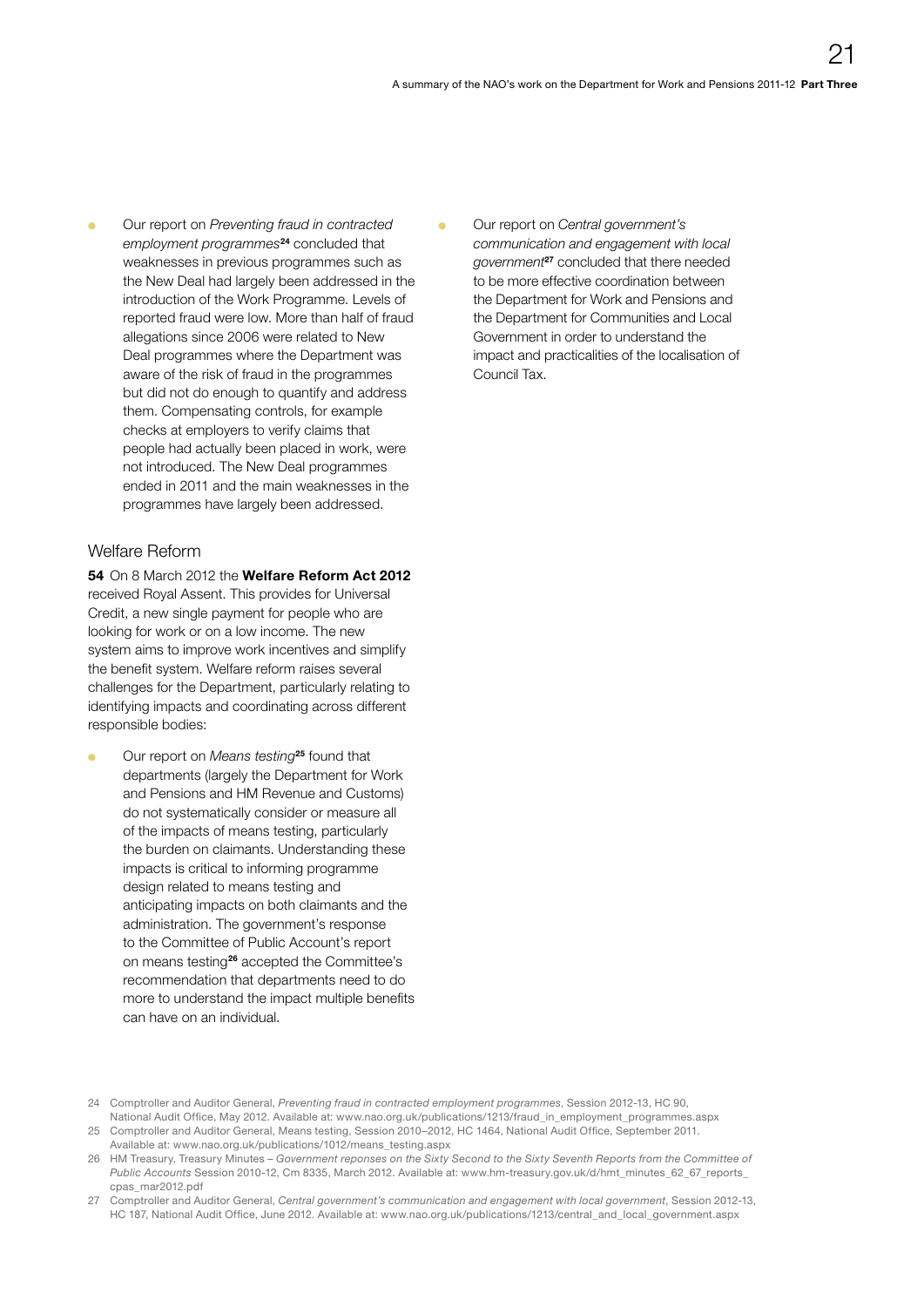# <span id="page-21-0"></span>Appendix One

### The Department's sponsored bodies on 1 April 2012

| Organisation                                            | <b>Function</b>                                                                                                                                                                                                                                                                      |
|---------------------------------------------------------|--------------------------------------------------------------------------------------------------------------------------------------------------------------------------------------------------------------------------------------------------------------------------------------|
| Child Maintenance and<br><b>Enforcement Commission</b>  | Discharge of statutory child maintenance schemes.                                                                                                                                                                                                                                    |
| <b>Health and Safety Executive</b>                      | Responsible, with local authorities, for the regulation of health and safety risks<br>that arise out of work activities.                                                                                                                                                             |
| Independent Living Fund                                 | In December 2010, a decision was made to close the Independent Living Fund<br>permanently for new applications. The Independent Living Fund will continue to<br>administer existing awards until 2015 and a consultation is being held on how<br>users will be supported thereafter. |
| National Employment Savings Trust<br>(NEST) Corporation | The NEST Corporation is the trustee body responsible for overseeing the<br>National Employment Savings Trust. NEST is a new workplace pension scheme<br>that is being designed to meet the needs of low-to-moderate earners and their<br>employers in particular.                    |
| Remploy Limited                                         | Expands the opportunities for disabled people in sustainable employment<br>within Remploy and the community it serves. A number of its factories are now<br>planned to close.                                                                                                        |
| The Pensions Advisory Service                           | Provides an independent and free information and guidance service to citizens<br>who have either a general or a specific query or complaint on a pension matter.                                                                                                                     |
| The Pensions Regulator                                  | Protects the benefits of members of work-based pension schemes, promotes<br>good administration in such schemes, and reduces the risk of situations arising<br>that may lead to claims for compensation from the Pension Protection Fund.                                            |
| Pension Protection Fund                                 | Provides compensation to members of eligible defined benefit pension schemes<br>whose employer becomes insolvent, and where there are not sufficient assets<br>in the pension scheme. Also administers the Fraud Compensation Fund and the<br>Financial Assistance Scheme.           |

#### Executive non-departmental public bodies and public corporations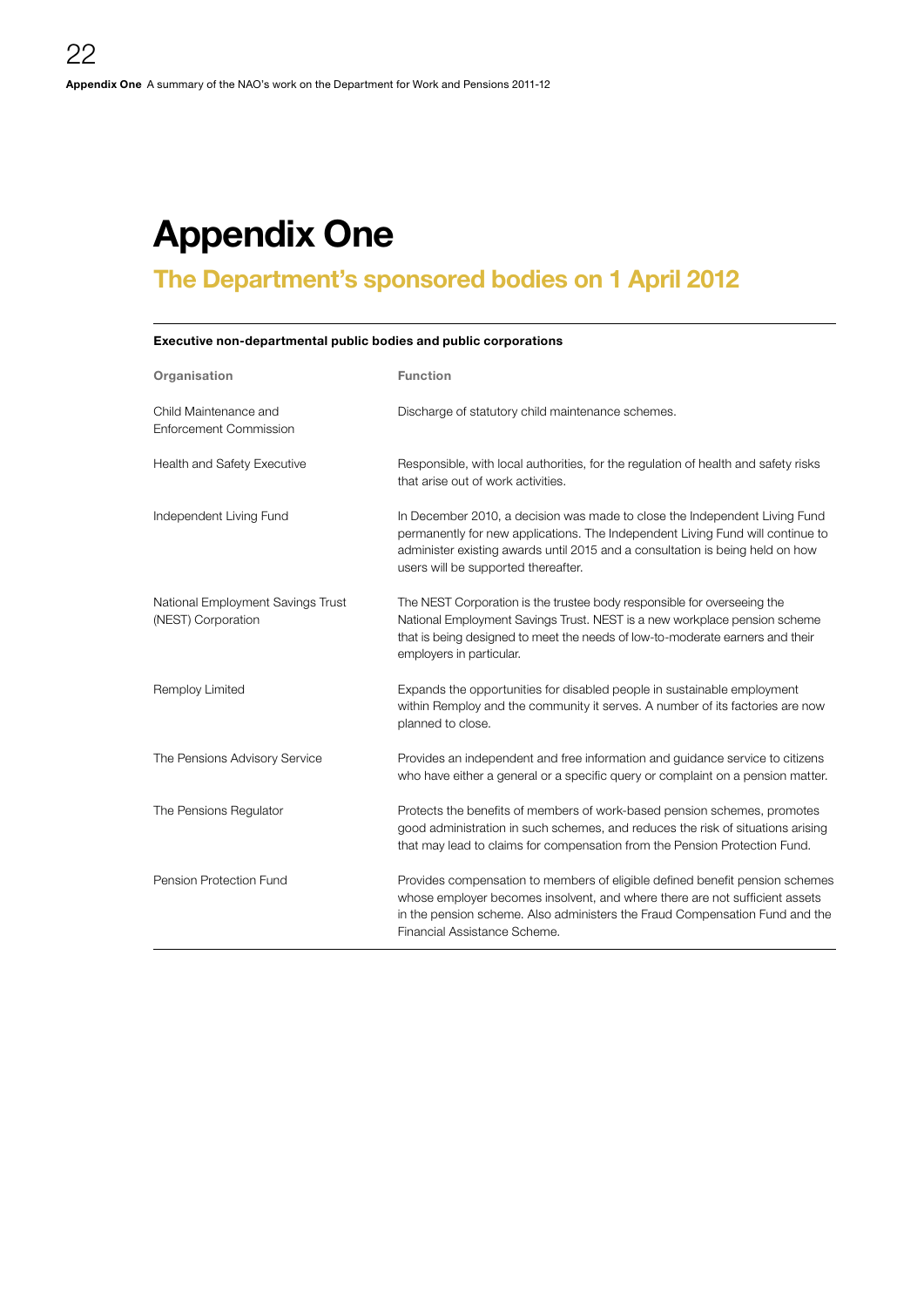#### Tribunal

| Organisation                                  | <b>Function</b>                                                                                                                                                                                                                                                    |
|-----------------------------------------------|--------------------------------------------------------------------------------------------------------------------------------------------------------------------------------------------------------------------------------------------------------------------|
| Pensions Ombudsman                            | Deals with complaints and disputes concerning occupational and personal<br>pension schemes.                                                                                                                                                                        |
| Pension Protection Fund Ombudsman             | Deals with complaints and reviewable matters concerning the Pension<br>Protection Fund and appeals against decisions of the manager of the Financial<br>Assistance Scheme.                                                                                         |
| Advisory                                      |                                                                                                                                                                                                                                                                    |
| Disability Living Allowance<br>Advisory Board | These advisory bodies provide independent and expert advice to ministers.<br>The Disability Living Allowance Advisory Board, Equality 2025, and the                                                                                                                |
| Equality 2025                                 | Industrial Injuries Advisory Council are supported by a secretariat from within<br>the Department. The Social Security Advisory Committee's secretariat is not                                                                                                     |
| Industrial Injuries Advisory Council          | within the Department for Work and Pensions, but is comprised of staff who                                                                                                                                                                                         |
| Social Security Advisory Committee            | are on loan from the Department and HM Revenue and Customs. Advisory<br>bodies do not have their own budget or executive functions. They produce an<br>annual report each year that provides details of their activities and their terms of<br>reference or remit. |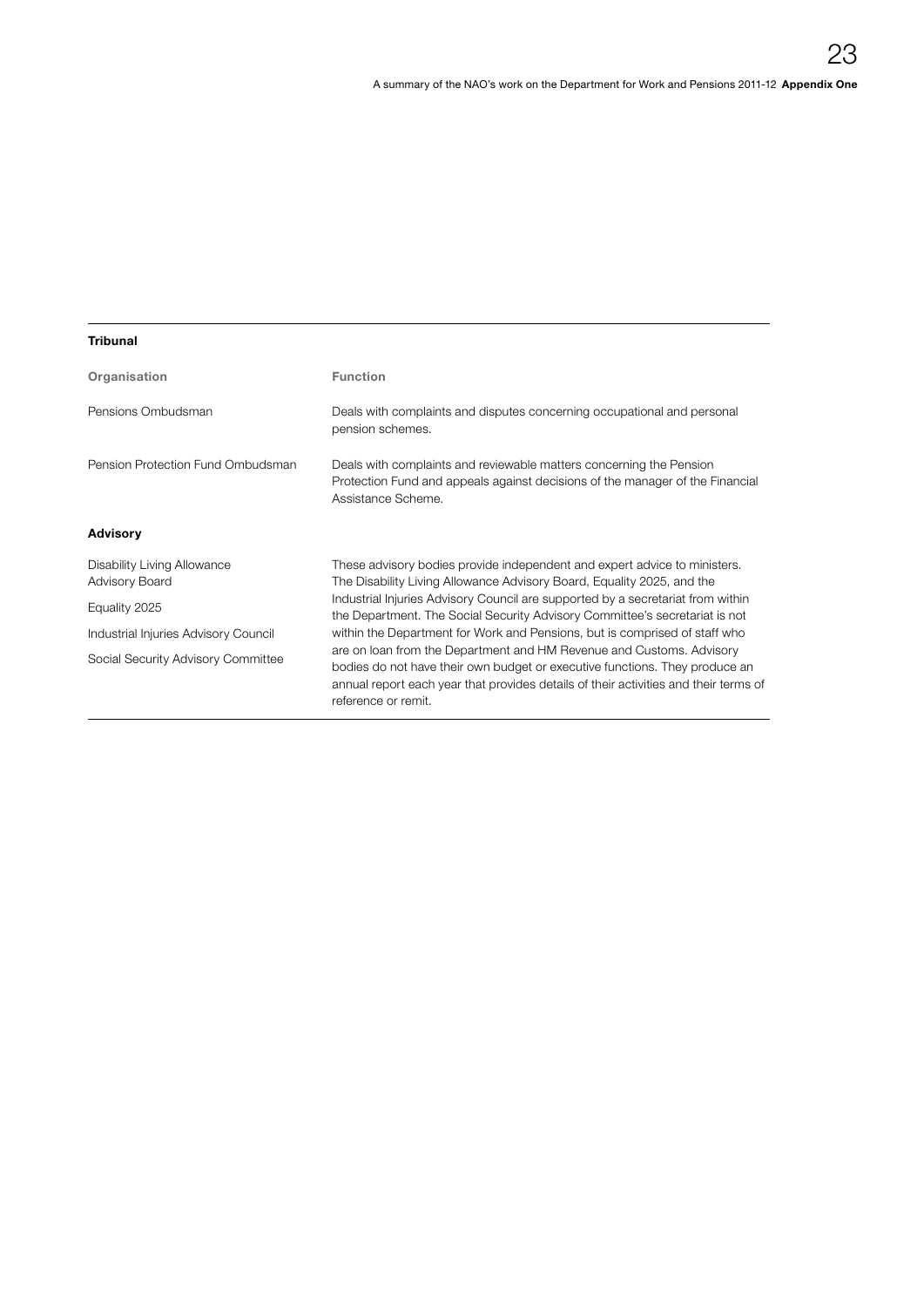### <span id="page-23-0"></span>Appendix Two

### Results of the Civil Service People Survey 2011

| Question scores (% strongly agree or agree, or % yes)                                      | 89<br>Civil |
|--------------------------------------------------------------------------------------------|-------------|
| Leadership and managing change                                                             |             |
| I feel that the Department as a whole is managed well                                      | 40          |
| Senior civil servants in the Department are sufficiently visible                           | 46          |
| I believe the actions of senior civil servants are consistent with the Department's values | 39          |
| I believe that the departmental board has a clear vision for the future of the Department  | 39          |
| Overall, I have confidence in the decisions made by the Department's senior civil servants | 36          |
| I feel that change is managed well in the Department                                       | 27          |
| When changes are made in the Department they are usually for the better                    | 23          |
| The Department keeps me informed about matters that affect me                              | 55          |
| I have the opportunity to contribute my views before decisions are made that affect me     | 36          |
| I think it is safe to challenge the way things are done in the Department                  | 38          |
| Organisational objectives and purpose                                                      |             |
| I have a clear understanding of the Department's purpose                                   | 84          |
| I have a clear understanding of the Department's objectives                                | 79          |
| I understand how my work contributes to the Department's objectives                        | 81          |
|                                                                                            |             |

 $\overline{\overline{6}}$ 

*Source: Civil Service People Survey 2011. Available at [www.civilservice.gov.uk/about/improving/employee-engagement-in-the-civil](www.civilservice.gov.uk/about/improving/employee-engagement-in-the-civil-service/people -survey-2011)[service/people -survey-2011](www.civilservice.gov.uk/about/improving/employee-engagement-in-the-civil-service/people -survey-2011)*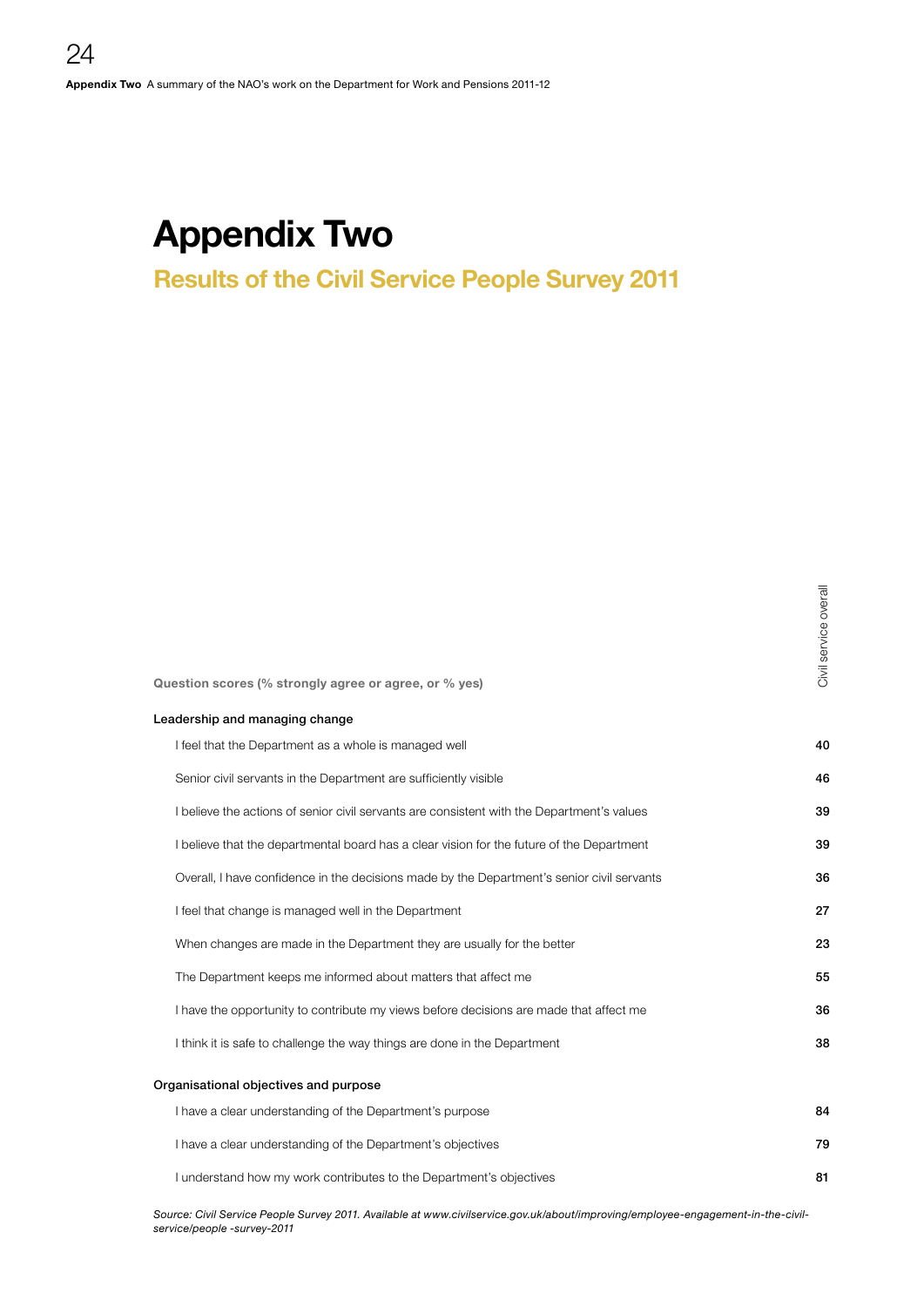| Department for Business, Innovation and Skills (excluding agencies)<br>Cabinet Office (excluding agencies) |       | Department for Communities and Local Government (excluding agencies) | Department for Culture, Media and Sport (excluding agencies) | Ministry of Defence (excluding agencies) | Department for Education | Department of Energy and Climate Change | Department for Environment, Food and Rural Affairs (excluding agencies) | Foreign and Commonwealth Office (excluding agencies) | Department of Health (excluding agencies) | HM Revenue & Customs | HM Treasury (excluding agencies) | Home Office (excluding agencies) | Department for International Development | Ministry of Justice (excluding agencies) | Department for Transport (excluding agencies) | Department for Work and Pensions |
|------------------------------------------------------------------------------------------------------------|-------|----------------------------------------------------------------------|--------------------------------------------------------------|------------------------------------------|--------------------------|-----------------------------------------|-------------------------------------------------------------------------|------------------------------------------------------|-------------------------------------------|----------------------|----------------------------------|----------------------------------|------------------------------------------|------------------------------------------|-----------------------------------------------|----------------------------------|
| 38<br>31                                                                                                   |       | $23\,$                                                               | 37                                                           | $20\,$                                   | 49                       | 41                                      | 31                                                                      | 54                                                   | 33                                        | 18                   | 55                               | 44                               | 60                                       | 43                                       | $45\,$                                        | 23                               |
| 46<br>49                                                                                                   |       | $35\,$                                                               | 47                                                           | 27                                       | 53                       | 62                                      | $44$                                                                    | 56                                                   | $53\,$                                    | 31                   | 67                               | 50                               | 68                                       | $47\,$                                   | 59                                            | 21                               |
| 34<br>40                                                                                                   |       | 24                                                                   | 39                                                           | $27\,$                                   | 46                       | 48                                      | 34                                                                      | 52                                                   | 41                                        | 25                   | 52                               | 44                               | 57                                       | 42                                       | 46                                            | 21                               |
| 29<br>33                                                                                                   |       | $22\,$                                                               | 31                                                           | $20\,$                                   | 43                       | 30                                      | 21                                                                      | 51                                                   | $28\,$                                    | 22                   | $39\,$                           | $33\,$                           | 60                                       | $39\,$                                   | $36\,$                                        | 20                               |
| 38<br>$28\,$                                                                                               |       | 21                                                                   | $32\,$                                                       | $17\,$                                   | 43                       | 43                                      | $27\,$                                                                  | 47                                                   | $33\,$                                    | 17                   | $53\,$                           | 41                               | 53                                       | $38\,$                                   | 42                                            | 16                               |
| $24\,$<br>27                                                                                               |       | $20\,$                                                               | $33\,$                                                       | $12 \overline{ }$                        | 32                       | 31                                      | 21                                                                      | $40\,$                                               | 19                                        | 15                   | $42\,$                           | 24                               | 40                                       | 31                                       | 31                                            | 19                               |
| 22<br>17<br>59<br>55                                                                                       |       | $10$<br>50                                                           | 20<br>60                                                     | 9<br>41                                  | 21<br>58                 | $26\,$<br>64                            | 16<br>56                                                                | 34<br>60                                             | 12<br>53                                  | 13<br>39             | $33\,$<br>65                     | 22<br>62                         | 29<br>68                                 | $26\,$<br>56                             | 21<br>64                                      | 14<br>-39                        |
| 32<br>37                                                                                                   |       | 28                                                                   | 47                                                           | 19                                       | 37                       | 36                                      | 38                                                                      | 39                                                   | 37                                        | 18                   | 47                               | 38                               | 47                                       | 36                                       | 39 18                                         |                                  |
| 33<br>41                                                                                                   |       |                                                                      | 25 42 31                                                     |                                          |                          | 39 41 40 43 33 27 55                    |                                                                         |                                                      |                                           |                      |                                  | 39                               | 43                                       | 36                                       | 45 27                                         |                                  |
|                                                                                                            |       |                                                                      |                                                              |                                          |                          |                                         |                                                                         |                                                      |                                           |                      |                                  |                                  |                                          |                                          |                                               |                                  |
| 77<br>73                                                                                                   |       | 57                                                                   | 73                                                           | 80                                       | 85                       | 90                                      | 75                                                                      | 82                                                   | 69                                        | 73                   | 88                               | 85                               | 94                                       | 78                                       | 79                                            | 73                               |
| 66<br>70                                                                                                   |       | 53                                                                   | 67                                                           | 72                                       | 81                       | 85                                      | 70                                                                      | 79                                                   | 63                                        | 70                   | 78                               | 80                               | 93                                       | 72                                       | 74 71                                         |                                  |
|                                                                                                            | 75 71 | 61                                                                   | 73 76                                                        |                                          |                          | 82 88 76 83                             |                                                                         |                                                      |                                           | 72 73                | 81                               | 82                               | 90                                       | 76                                       | 76 73                                         |                                  |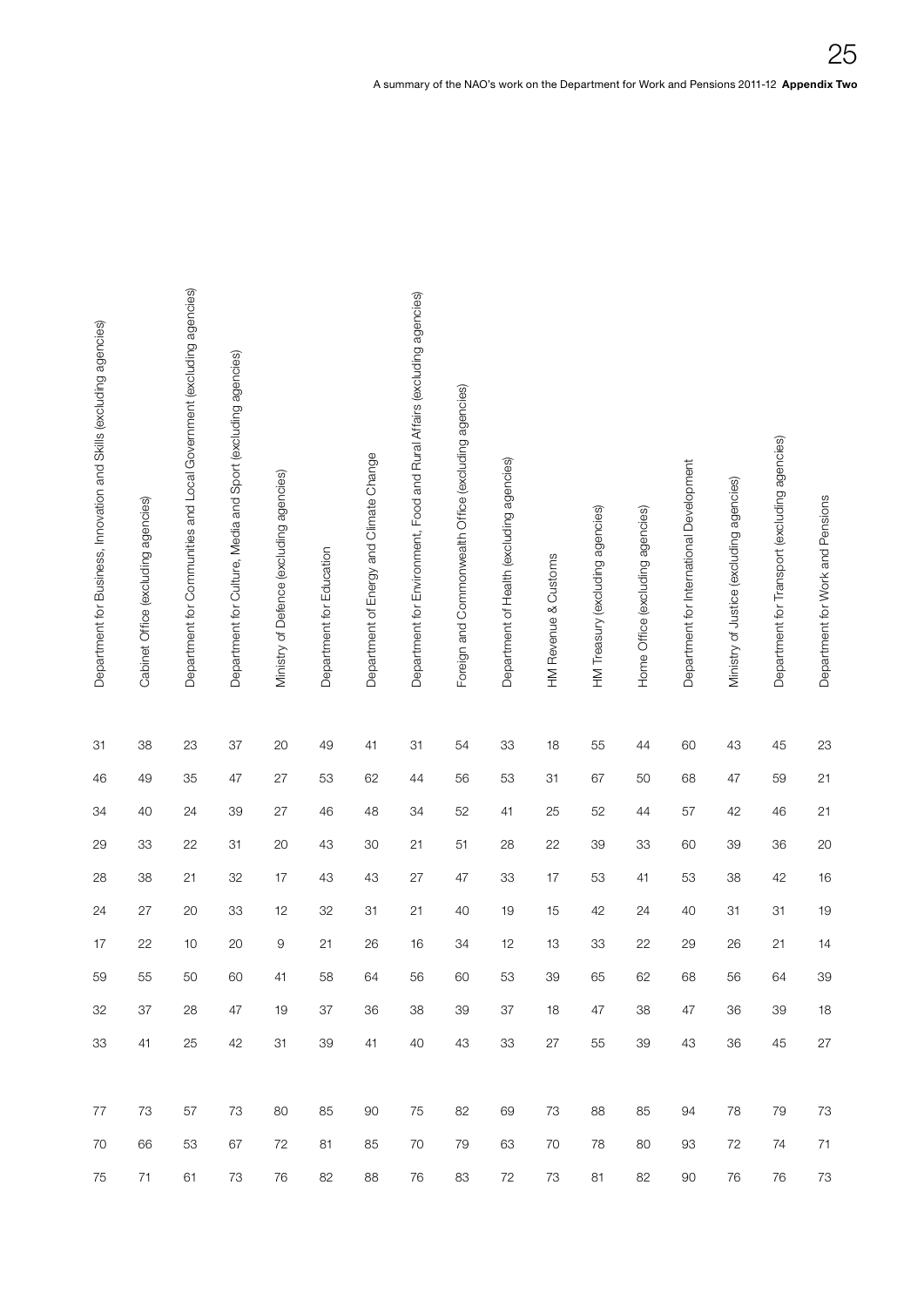# <span id="page-25-0"></span>Appendix Three

### Publications by the NAO on the Department 2011-12

| <b>Publication date</b> | <b>Report title</b>                                                          | <b>HC</b> number | Parliamentary<br>session |
|-------------------------|------------------------------------------------------------------------------|------------------|--------------------------|
| 10 July 2012            | Department for Work and Pensions Resource<br>Accounts 2011-12                | HC 53            | 2010-2012                |
| 9 July 2012             | Social Fund White Paper Account 2011-12                                      | <b>HC 454</b>    | 2010-2012                |
| 16 May 2012             | Preventing fraud in contracted<br>employment programmes                      | HC 90            | 2012-13                  |
| 14 May 2012             | Child Maintenance and Enforcement<br>Commission Client Funds Account 2010-11 | N/A              | 2010-2012                |
| 29 February 2012        | Child Maintenance and Enforcement<br>Commission: Cost Reduction              | HC 1793          | 2010-2012                |
| 25 January 2012         | The introduction of the Work Programme                                       | <b>HC 1701</b>   | 2010-2012                |
| 23 June 2011            | Reducing costs in the Department for Work<br>and Pensions                    | HC 1089          | 2010-2012                |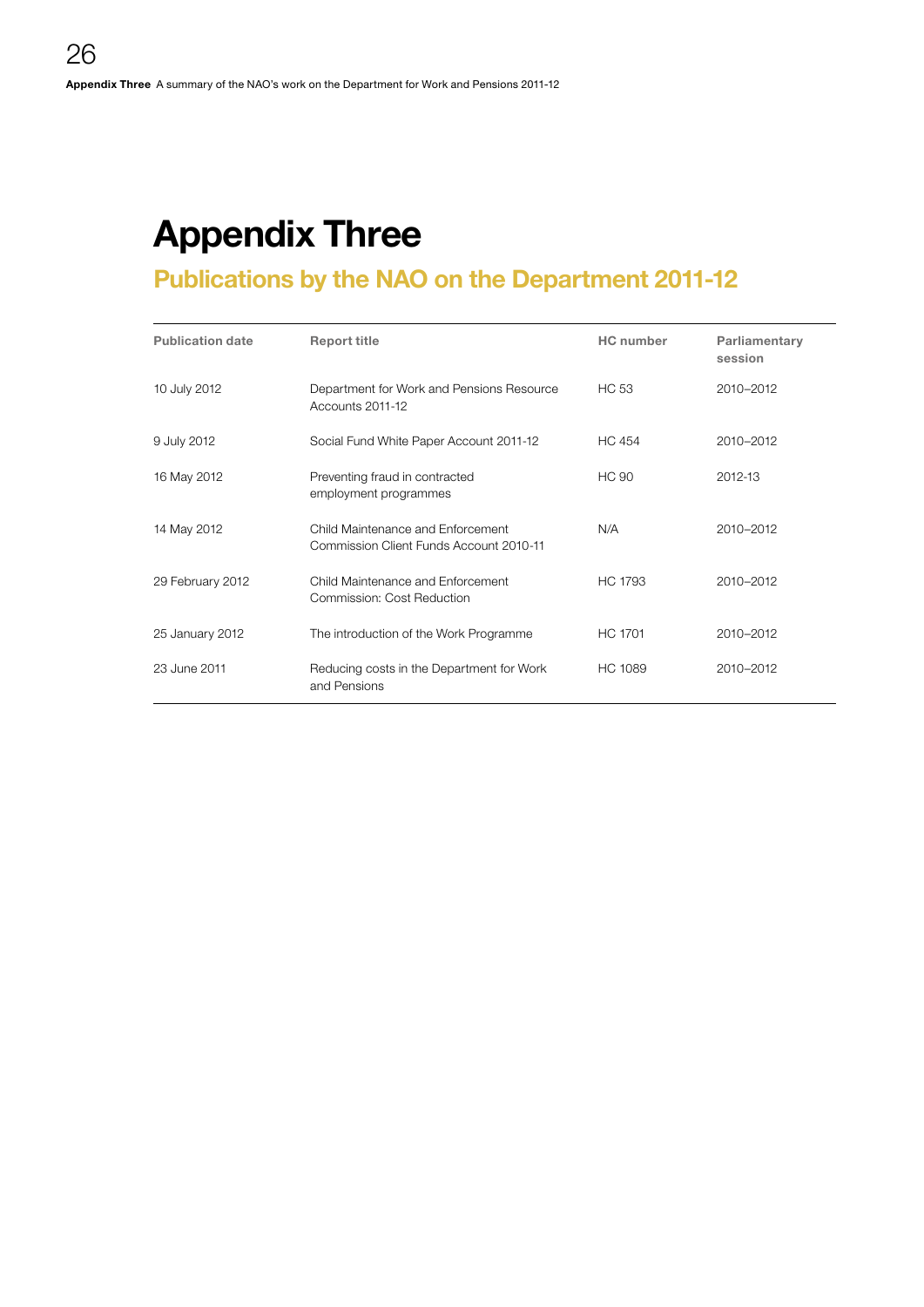# <span id="page-26-0"></span>Appendix Four

### Cross-government reports of relevance to the Department

| <b>Publication Date</b> | <b>Report Title</b>                                                                       |                                                                         | Parliamentary<br>session |
|-------------------------|-------------------------------------------------------------------------------------------|-------------------------------------------------------------------------|--------------------------|
| 25 July 2012            | Governance for Agile delivery                                                             | www.nao.org.uk/publications/1213/<br>governance_for_agile_delivery.aspx |                          |
| 11 July 2012            | Regulating defined contribution<br>pension schemes                                        | <b>HC 466</b>                                                           | 2012-13                  |
| 20 June 2012            | Central government's communication and<br>engagement with local government                | <b>HC 23</b>                                                            | 2012-13                  |
| 20 June 2012            | The effectiveness of internal audit in<br>central government                              | <b>HC 187</b>                                                           | 2012-13                  |
| 2 May 2012              | Assurance for major projects                                                              | <b>HC 1698</b>                                                          | 2010-2012                |
| 15 March 2012           | Managing early departures in central government                                           | <b>HC 1795</b>                                                          | 2010-2012                |
| 7 March 2012            | Efficiency and reform in government corporate<br>functions though shared services centres | <b>HC 1790</b>                                                          | 2010-2012                |
| 2 March 2012            | Improving the efficiency of central<br>government property                                | <b>HC 1826</b>                                                          | 2010-2012                |
| 2 February 2012         | Cost reduction in central government:<br>summary of progress                              | <b>HC 1788</b>                                                          | 2010-2012                |
| 20 January 2012         | Reorganising central government bodies                                                    | <b>HC 1703</b>                                                          | 2010-2012                |
| 9 December 2011         | Digital Britain One: Shared infrastructure and<br>services for government online          | <b>HC 1589</b>                                                          | 2010-2012                |
| 14 September 2011       | Means testing                                                                             | <b>HC 1464</b>                                                          | 2010-2012                |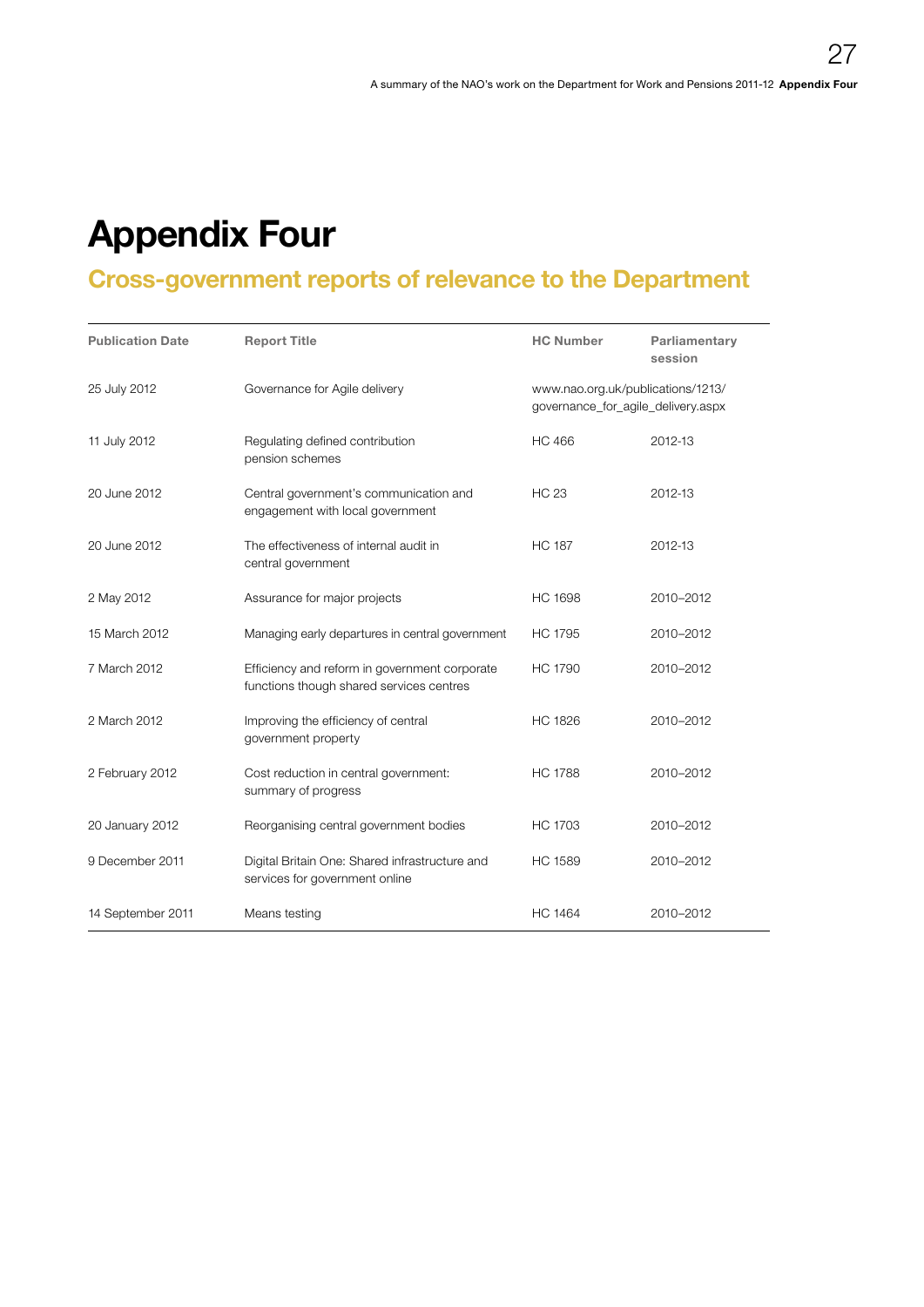# <span id="page-27-0"></span>Appendix Five

### Other sources of information

| <b>Reports from the Committee of Public Accounts</b> |                                                                    |                  |                          |  |  |  |  |  |
|------------------------------------------------------|--------------------------------------------------------------------|------------------|--------------------------|--|--|--|--|--|
| <b>Publication date</b>                              | <b>Report title</b>                                                | <b>HC</b> number | Parliamentary<br>session |  |  |  |  |  |
| 18 May 2012                                          | Child Maintenance and Enforcement<br>Commission: Cost Reduction    | <b>HC 1874</b>   | 2012-13                  |  |  |  |  |  |
| 15 May 2012                                          | The introduction of the Work Programme                             | HC 1814          | 2012-13                  |  |  |  |  |  |
| 12 January 2012                                      | Means testing                                                      | HC 1617          | 2010-2012                |  |  |  |  |  |
| 13 September 2011                                    | Reducing costs in the Department for Work<br>and Pensions          | HC 1351          | 2010-2012                |  |  |  |  |  |
| <b>Cabinet Office Capability Reviews</b>             |                                                                    |                  |                          |  |  |  |  |  |
| November 2011                                        | Department for Work and Pensions Capability<br>Action Plan 2011-12 |                  | Self-assessment          |  |  |  |  |  |